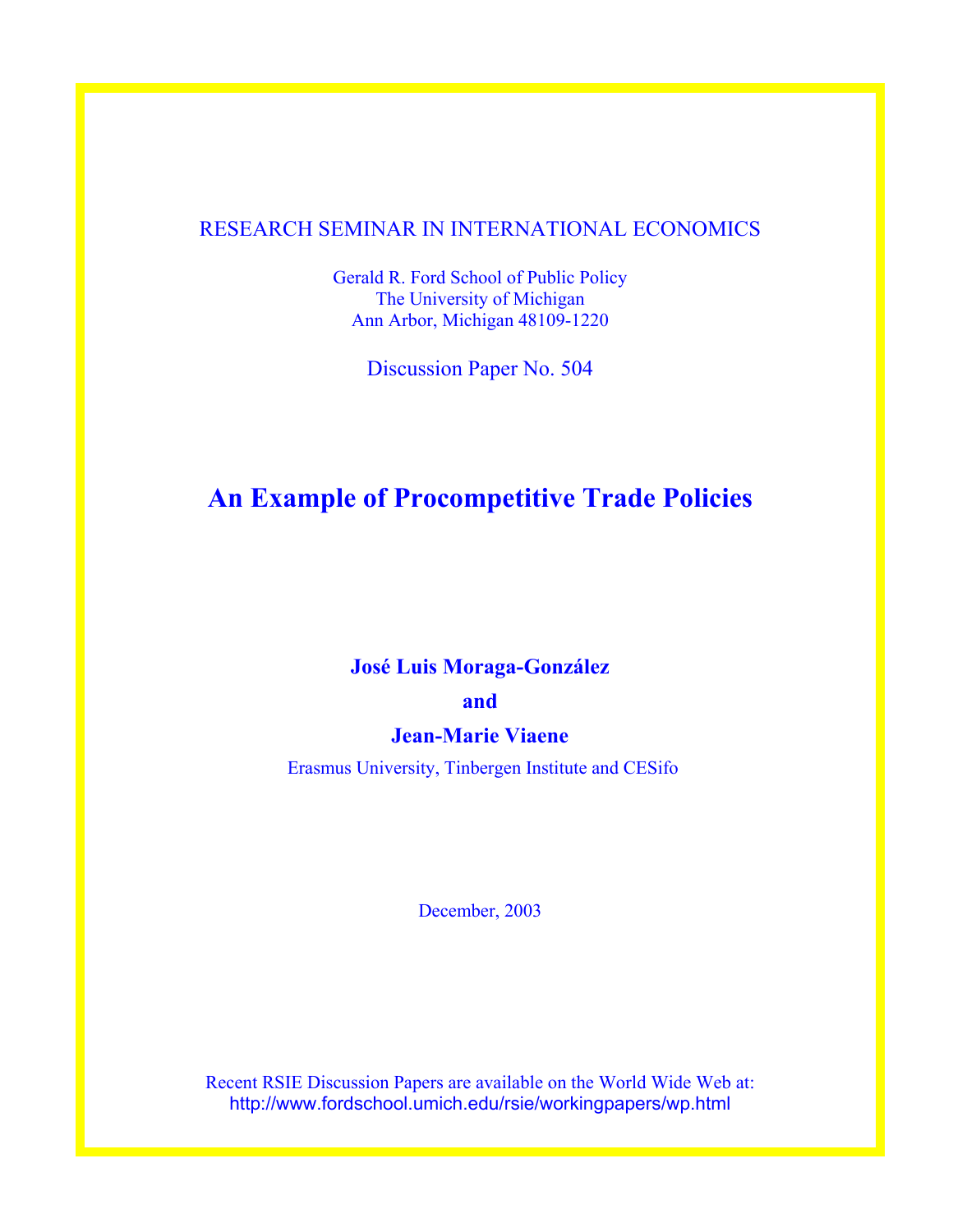# An Example of Procompetitive Trade Policies<sup>∗</sup>

José Luis Moraga-González

Erasmus University, Tinbergen Institute and CESifo

Jean-Marie Viaene†

Erasmus University, Tinbergen Institute and CESifo

December 2003

#### Abstract

The procompetitive effects of trade policies are analyzed in a foreign duopoly model of vertical product differentiation. A uniform tariff policy complying with the Most Favored Nation (MFN) clause is welfare superior to free trade because of a pure rent-extracting effect. A nonuniform tariff policy yields an even higher level of social welfare because of procompetitive effects. The optimal policy is sensitive to firms' cost asymmetries: if these are high, imports of low quality are subsidized and imports of high quality face a tariff; otherwise, both imports face a tariff. Regional Trade Agreements (RTAs) are examples of such nonuniform tariff policies. They yield higher welfare than free trade because they are procompetitive; moreover, a RTA with a lowquality producing country yields larger gains than a RTA with a high-quality producing country because the former enables the importer to extract foreign rents.

JEL Classification: F12, F13, F15

Keywords: endogenous quality, hedonic prices, procompetitive policies, regional trade agreements

<sup>∗</sup>We thank A. Deardorff, W.J. Ethier and M. Uribe for their useful comments. The paper has also benefited from presentations at Cyprus, Michigan, Pennsylvania, Zaragoza, the Meeting of the European Trade Study Group (Brussels, 2001) and of the RES (Warwick, 2002). Moraga acknowledges financial support from the EU through the TMR post-doctoral grant No. ERB4001GT973264.

Updated versions are available at: http://www.tinbergen.nl/~moraga/

<sup>†</sup>Addresses for correspondence: Moraga-González: Erasmus University, Department of Economics, H7-17, PO Box 1738, 3000 DR Rotterdam, The Netherlands. Phone: +31 10 4088905, Fax: +31 10 4089149. Email: moraga@few.eur.nl; Viaene: Erasmus University, Department of Economics, H8-8, PO Box 1738, 3000 DR Rotterdam, The Netherlands. Phone: +31 10 4081397, Fax: +31 10 4089146. Email: viaene@few.eur.nl.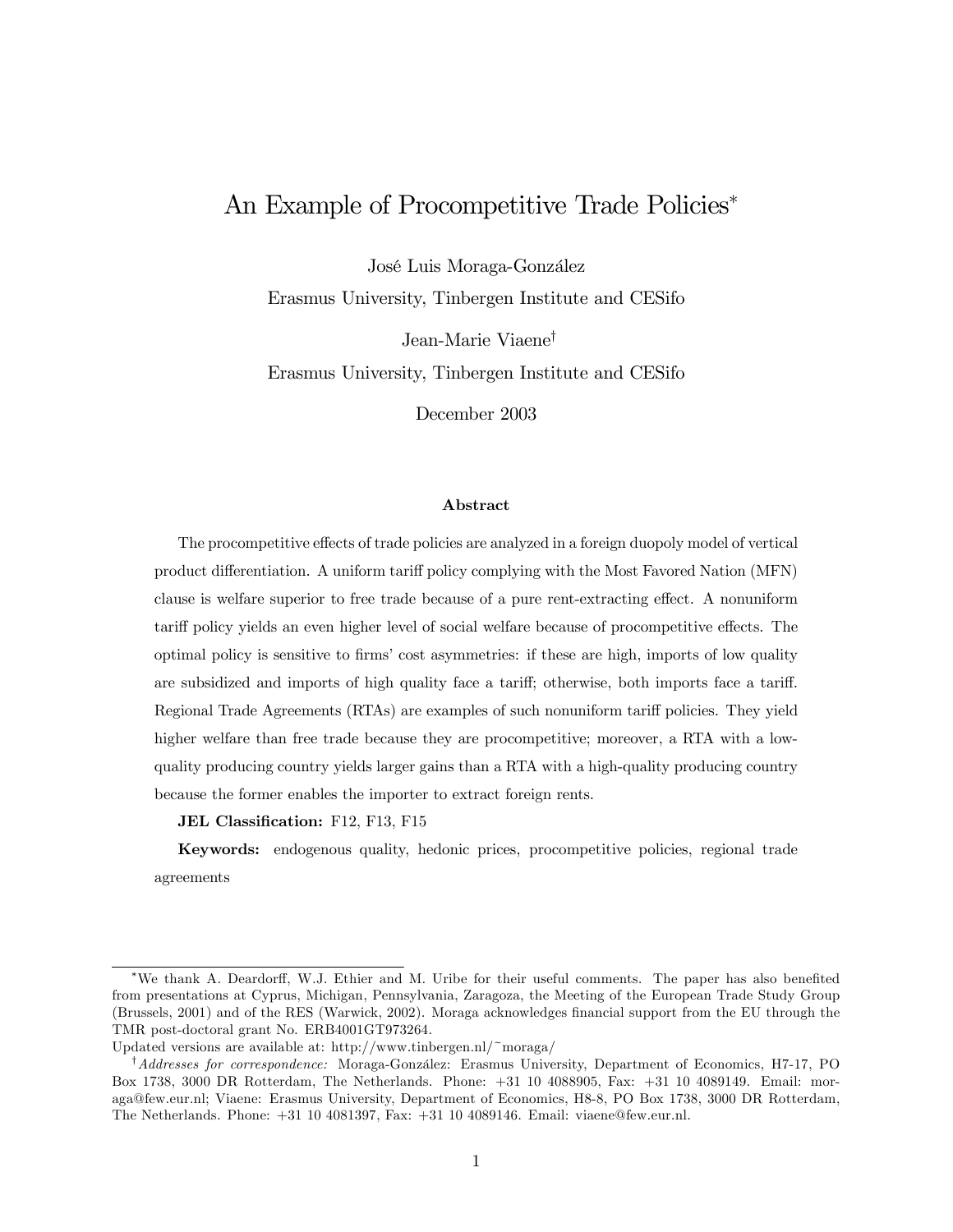## 1 Introduction

The publication of the Boskin report on the upward bias of U.S. inflation (Boskin et al., 1996) has led to renewed research on the impact of product quality on prices and volumes of transactions. Differences in product quality are particularly important in international trade where firms in developing and transition economies have different concerns for quality standards. It is the key point of Greenaway et al. (1995) who show that intra-industry trade characterized by different levels of quality is a significant proportion of trade. Central to the research agenda is the issue that, if product quality matters, the response of firms to government policies, and the effects of such policies on social welfare, can differ markedly from that of received theory. In this regard, the aim of the paper is to show that welfare-enhancing trade policies also lead to more competitive equilibria. Because of the procompetitive nature of trade policy in these markets, a Regional Trading Agreement (RTA) is shown to be welfare superior to free trade and the Most Favored Nation (MFN) clause.

To model the oligopolistic competition between firms we employ a model of vertical product differentiation. This model captures an important characteristic of oligopolistic firms namely, that they select product-design strategies to differentiate their goods from the rivals prior to the market competition stage. Also, a number of stylized facts have shaped our framework:

- Surveys such as "The Image of European Products" conducted by the Chambre de Commerce et d'Industrie de Paris, or others like the Bozall-Gallup Worldwide Quality Poll, give a direct quality ranking to the goods manufactured in Europe, USA and Japan. Econometric studies using these surveys establish a tight link between quality and development costs (Crozet and Erkel-Rousse, 2000).
- Many studies of product introductions in foreign markets associate firm success with the understanding of buyer needs abroad (Porter, 1990). Specific foreign preferences like the American desire for convenience, the German love for ecology, the Japanese taste for compactness and the Scandinavian concern for safety are determining elements in the design and sophistication of products like automobiles. Important costs of quality development are therefore involved and these typically differ across producers. In our model, cost asymmetries between foreign firms enable us to show the existence of a *unique* refined pure-strategy equilibrium and do matter for the design of the optimal tariff policy.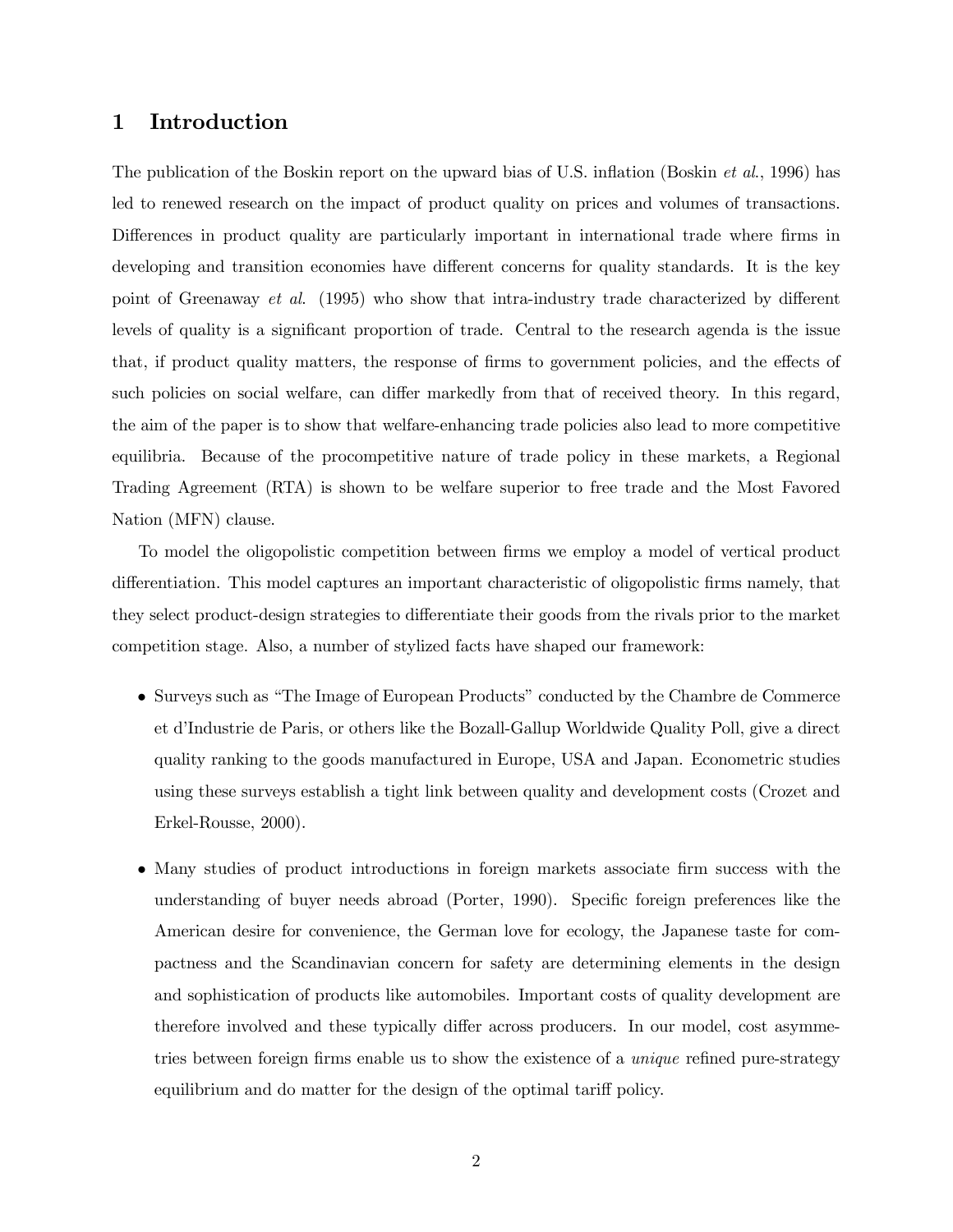- Many industrialized, transition and developing countries do not produce manufactured goods like computers, electronics, domestic appliances, cars and trucks, etc. and their demand is entirely satisfied by imports. For example, Fershtman *et al.* (1999) examine tax reforms in the automobile market in Israel, a country that does not produce cars and whose demand is fully satisfied by imports.<sup>1</sup>
- In the last decade more regional trade agreements came into force than ever before (World Bank, 2000). This trend has continued over the recent past and currently many new initiatives for special trade agreements are being negotiated within Europe, Asia and the two American continents. A number of these proposals involve transition and developing countries that produce goods of distinct qualities. It is therefore important to build a framework than can examine some welfare aspects of these trade arrangements.

These features are introduced in a third market model where two foreign firms operating in two different countries export a quality-differentiated good to the home market which has no domestic production. Consumers of the importing country have diverse preferences for quality. In order to meet preferences, firms incur a fixed cost of quality development. Like in pure vertical differentiation models, quality improvements are assumed to fall primarily on fixed costs and involve no increase in unit variable cost (Shaked and Sutton, 1983). The active government, located in the importing country, maximizes domestic welfare by means of ad valorem tariffs and/or subsidies.<sup>2</sup> We study a three-stage game. In the first stage, the activist government chooses a trade policy against imports from the two foreign countries. In the second stage, foreign firms select the qualities to be produced, and incur the fixed costs. Finally, in the third stage, firms indulge in price competition and demand is satisfied. The nature of the game gives a special role to quality which, once set, can be modified only in the long-run. In addition, the local government acts as a Stackelberg leader vis-à-vis foreign firms.

In our model a single pure-strategy asymmetric equilibrium arises. In the benchmark free trade equilibrium, the inefficient firm produces a low-quality variant while the most efficient firm manufactures a high-quality one. We show that national welfare can be increased by levying a

 $1$ Though quality differentials are normally associated with highly technological and industrialized goods, they also exist among seemingly identical goods like agricultural products, freedom from disease being then one important aspect of quality. For instance, the European Community is the major destination for the world's peanut exports and is the largest consuming region that does not produce them (see, e.g., Raboy and Simpson, 1992).

<sup>&</sup>lt;sup>2</sup>It is more and more common for tariffs and subsidies to be specified in ad valorem terms, i.e., as a percentage of the selling price. The US International Trade Commission has indeed made suggestions to convert most specific, compound and complex rates of duty to their ad valorem equivalents (see http://www.usitc.gov).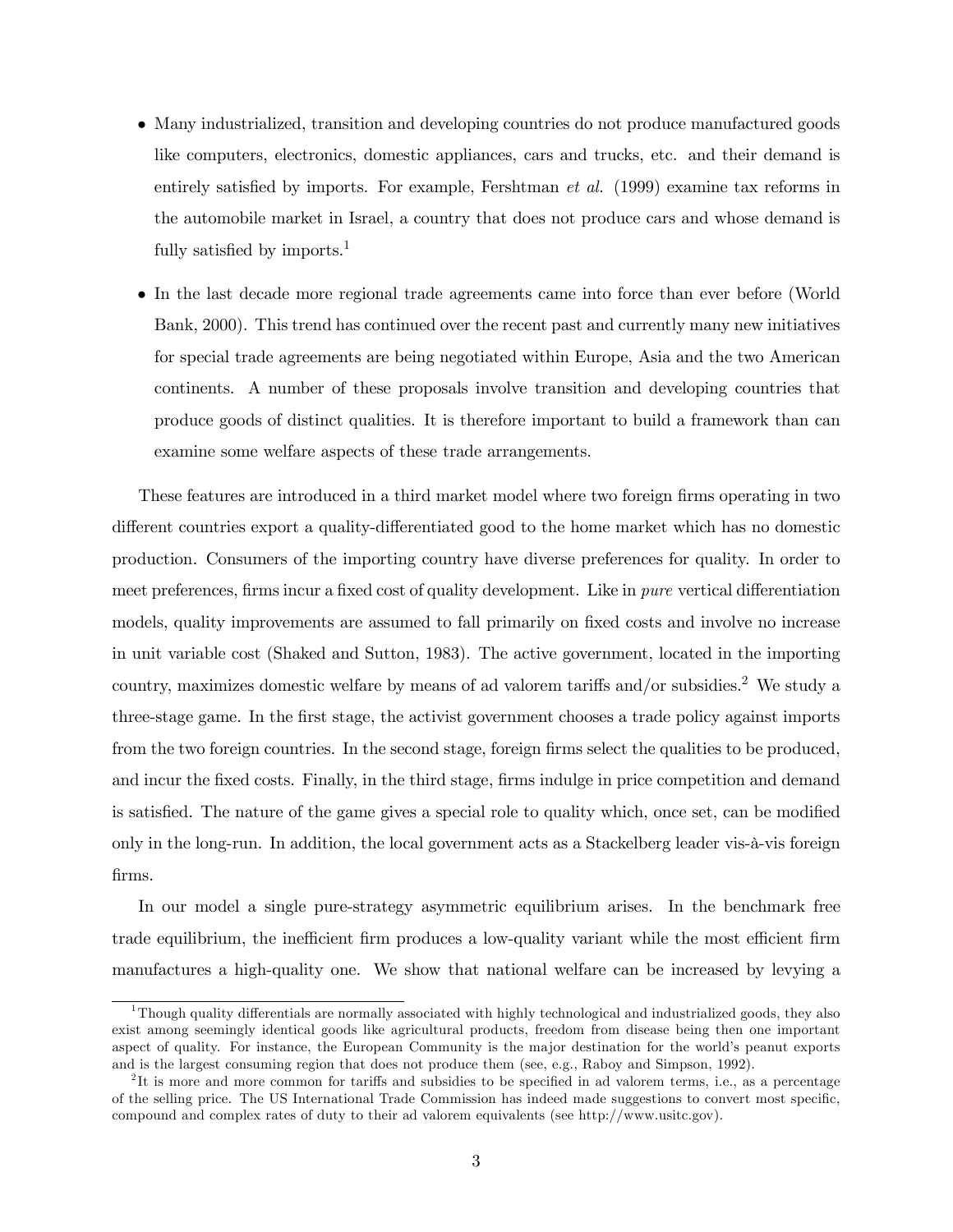tariff on the country producing high quality, or by giving a subsidy to the country producing low quality. Interestingly, these two policies are *procompetitive* in the sense that they result in a decline in the hedonic prices (price-to-quality ratios) of both variants. A subsidy on low-quality imports results in quality upgrading and price decreases while a tariff on high-quality imports results in price decreases but in quality downgrading. The optimal trade policy calls for a nonuniform tariff policy and is sensitive to the extent of cost asymmetries between firms: when development costs are not too dissimilar, it consists of imposing a tariff on both types of imports; when cost differences are large, welfare is maximized by imposing a tariff on the high-quality producing country and subsidizing the low-quality producing one. This result leads to a number of new insights:

- In the literature on trade reforms, gains from trade liberalization rely significantly on the procompetitive effects caused by freer trade (Vousden, 1990; Hertel, 1994). In our framework, it is instead the imposition of an optimal trade policy that enhances social welfare and leads to a more competitive market equilibrium. The rationale behind this policy is as follows. In the absence of government intervention, firms position their products on the quality spectrum strategically with the aim of reducing competition. By applying the optimal policy, the activist government affects the relative costs of firms such that the quality gap between their products is minimized and thus market competitiveness enhanced. Interestingly, in addition to extracting rent from foreign firms, the optimal policy turns out to be procompetitive.
- Our analysis advances a different argument in favor of economic integration. The nature of the optimal trade policy implies that the domestic government has an incentive to deviate from free trade or from a tariff policy complying with the MFN clause. A possible deviation is to form a RTA, which is a nonuniform tariff policy because goods imported from the member country does not face a tariff while similar goods imported from the non-member country face some tariff. This leads to procompetitive effects and higher welfare compared to free trade and the MFN clause. The largest welfare improvement is realized when the domestic economy forms a RTA with a low-quality producing country, which has typically incentives to join. In this sense, product quality considerations provide support for the membership of East European countries in the European Union, or the proposal for a Free-Trade Area of the Americas where NAFTA would be extended southwards.
- Our model addresses a classical question: what is the optimal trade policy of the consuming nation? In this regard, it extends the literature on trade policy against foreign market power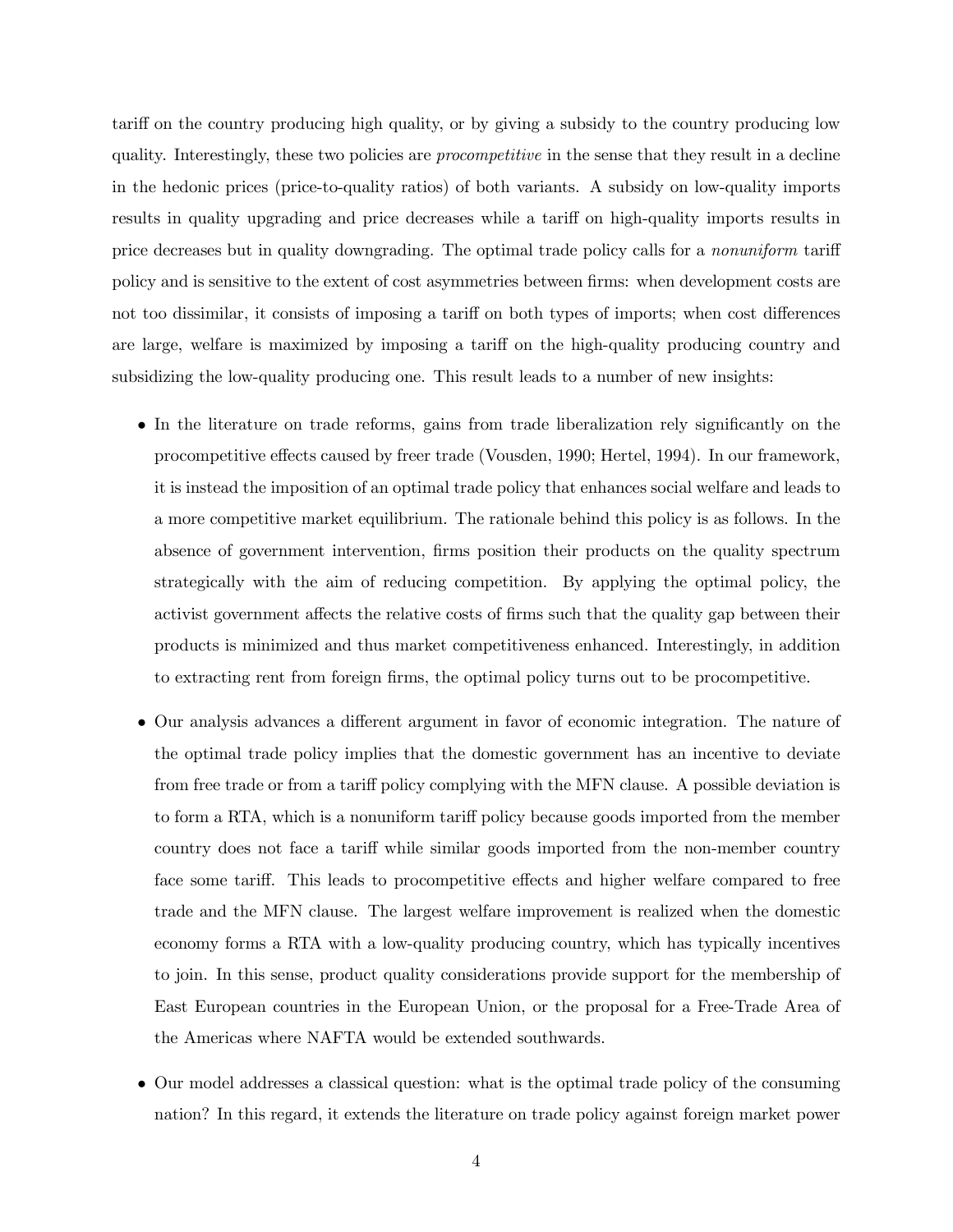(Helpman and Krugman, 1989, ch. 4) to a setting where products are vertically differentiated. While in the former literature the optimal policy consists of a positive tariff, in our framework a tariff-cum-subsidy maximizes home country's welfare when development costs are very different.

The functioning of vertically differentiated markets has attracted substantial attention in the Industrial Organization literature.<sup>3</sup> The trade literature, besides documenting the importance of these markets<sup>4</sup>, has focussed on the incidence of various trade policies on the quality of imports and on social welfare under different market structures. For example, Herguera et al. (2002) study the implications of specific import tariffs while Moraga-González and Viaene (2003) examine the optimal trade and industrial policies of transition economies. Another type of research has examined the persistence of quality leadership after countries open up to international trade (Motta  $et al.,$ 1997). In a third market model, Zhou et al. (2002) analyze the robustness of the profit-shifting argument in the presence of vertical product differentiation.<sup>5</sup> The latter analysis is the closest to ours but differs in a number of ways. First, while they focus on the strategic use of export subsidies by two policymakers, we examine a framework where the importing country is the sole policymaker. This distinction is important because while the strategic profit-shifting argument is central to their model it plays no role in our framework. Second, while they examine the interaction between developing and developed countries by assuming very large cost asymmetries between firms, we also allow for low cost asymmetries. This distinction matters because trade policies are sensitive to the extent of cost asymmetries and can induce firms to leapfrog each other on the quality ladder. This possibility is excluded by assumption in Zhou *et al.* (2002).

The remainder of the paper is organized as follows. The next section describes the model. Section 3 derives the firms' optimum and the market equilibrium. Section 4 selects the optimal trade policy. Section 5 evaluates alternative trade policy regimes such as RTAs. Finally, Section 6 discusses the results and the Appendix contains the proofs.

<sup>3</sup>See, e.g., Mussa and Rosen, 1978; Gabszewicz and Thisse, 1979; Shaked and Sutton, 1982, 1983; Motta, 1993; Cremer and Thisse, 1994; Lehman-Grube, 1997; Ronnen, 1991; Crampes and Hollander, 1995.

<sup>&</sup>lt;sup>4</sup> See, e.g., Feenstra, 1988; Greenaway *et al.*, 1995; Fontagné *et al.*, 1998; Anderton, 1999.

<sup>&</sup>lt;sup>5</sup>The literature also includes Krishna (1987, 1990), Das and Donnenfeld (1987) who study tariffs and quotas under monopoly. In a duopoly consisting of a domestic and a foreign firm, Das and Donnenfeld (1989), Ries (1993) and Herguera et al. (2000) analyze the effects of quantity and quality restrictions.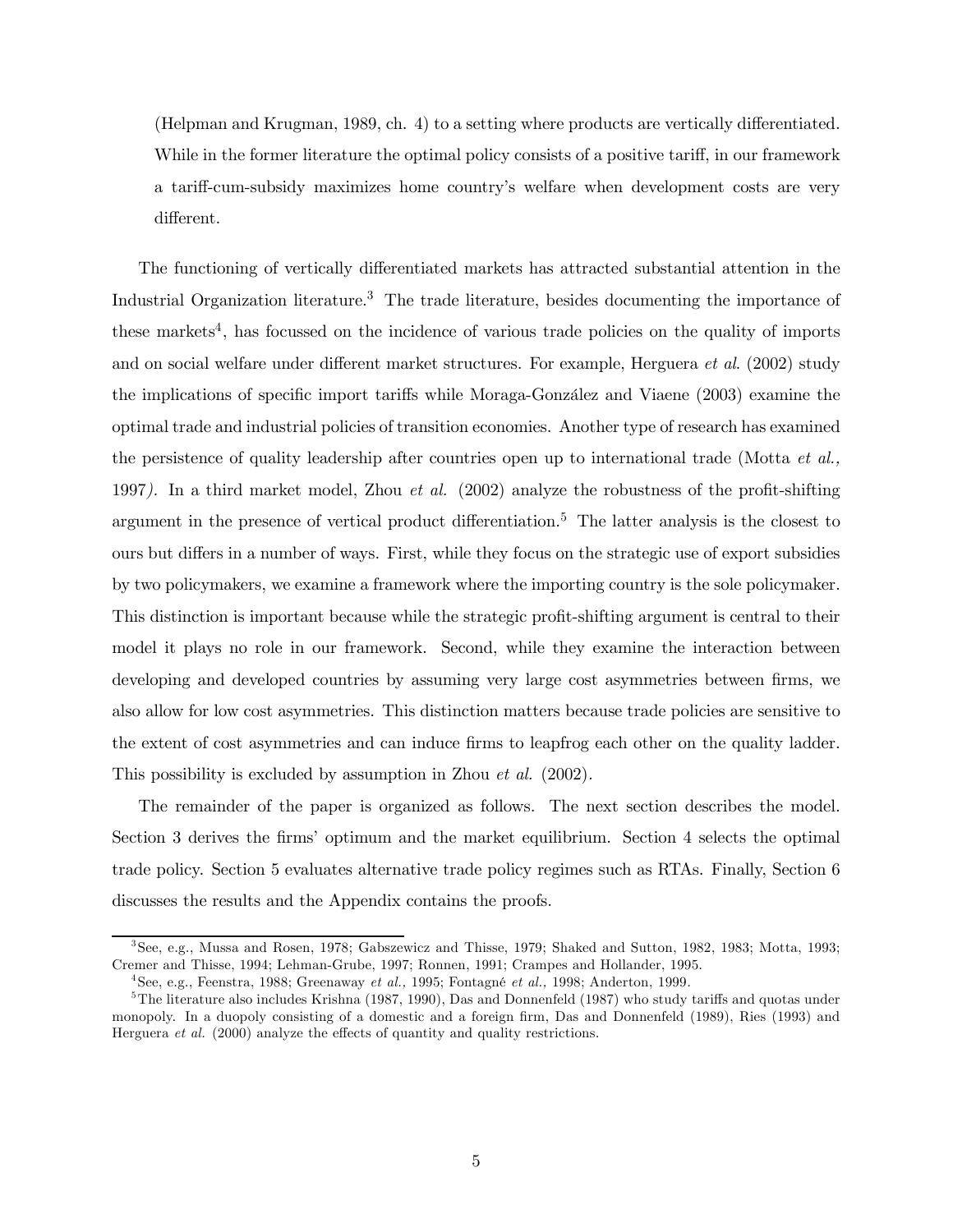## 2 The Model

We examine an international duopoly model of vertical product differentiation with asymmetric costs. Suppose that a population of measure 1 lives in the importing country, which we shall also refer to as the domestic economy. Preferences of consumer  $\theta$  are given by the quasi-linear (indirect) utility function:  $U = \theta q - p$ , if he buys a unit of a good of quality q at price p, and 0 otherwise. Consumers buy at most one unit. Suppose that the consumer-specific quality taste parameter  $\theta$  is uniformly distributed over  $[0, \overline{\theta}], \overline{\theta} > 0$ .

There are two firms located in two different countries which produce and export the good in question. Both firms and respective countries are indexed  $i = 1, 2$ . Firms must incur the fixed cost of quality development  $C_i(q) = c_i q^2/2$ ,  $i = 1, 2$ . Suppose that  $c_1 > c_2$ , i.e., foreign firms are asymmetric regarding their setup technologies. Once the quality of the good is determined, we assume that production takes place at a common marginal cost which is normalized to zero.6

We study a complete information three-stage game. First, the domestic government acts as a Stackelberg leader vis-à-vis foreign firms and chooses a tariff (subsidy) policy  $(t_1, t_2)$  on imports to maximize national welfare, where  $t_i$  is the *ad valorem* tariff (subsidy) levied on imports from country  $i = 1, 2, 7$  Foreign firms act as followers and thus take tariffs as given. In the second stage of the game, foreign firms choose the qualities to produce, and incur the fixed costs. Finally, in the third stage, firms indulge in price competition and demand is satisfied. The appropriate solution concept is subgame perfect equilibrium. The model is solved by backward induction.<sup>8</sup>

 $6$ The specification of the cost function could be more general without affecting results qualitatively. For example, Moraga-González and Viaene (2003) use cost functions with a degree of homogeneity  $k \geq 2$  in qualities. While larger k values affect results quantitatively they do not alter them qualitatively.

<sup>7</sup>This timing of moves assumes that the government can credibly commit to a certain trade policy. According to Brander (1995) most international trade observers agree in that governments often possess credible commitment devices. For example, when tariff rates are set after negotiations among several parties, they usually remain fixed until the next round of negotiations. However, another literature on time-consistent strategic trade policy has pointed out that policy may be sensitive to the different assumptions about government precommitment (see e.g. Goldberg, 1995 and Leahy and Neary, 1999). In our model, in absence of commitment, the government would simply maximize revenues and firms would respond by not entering the market; this implies that the government must commit to its trade policy for the market to exist.

<sup>&</sup>lt;sup>8</sup>We are ignoring the possibility that foreign governments engage in *retaliatory* trade policies (Collie, 1991; Bagwell and Staiger, 1999). The rationale behind this assumption is that international firms often serve many markets and this impedes foreign governments to target retaliations against a specific country. An analysis of a three-player retaliatory game like the one that would arise in our setting involves major difficulties, among them the fact that the strategy of one of the players (domestic government) is two-dimensional.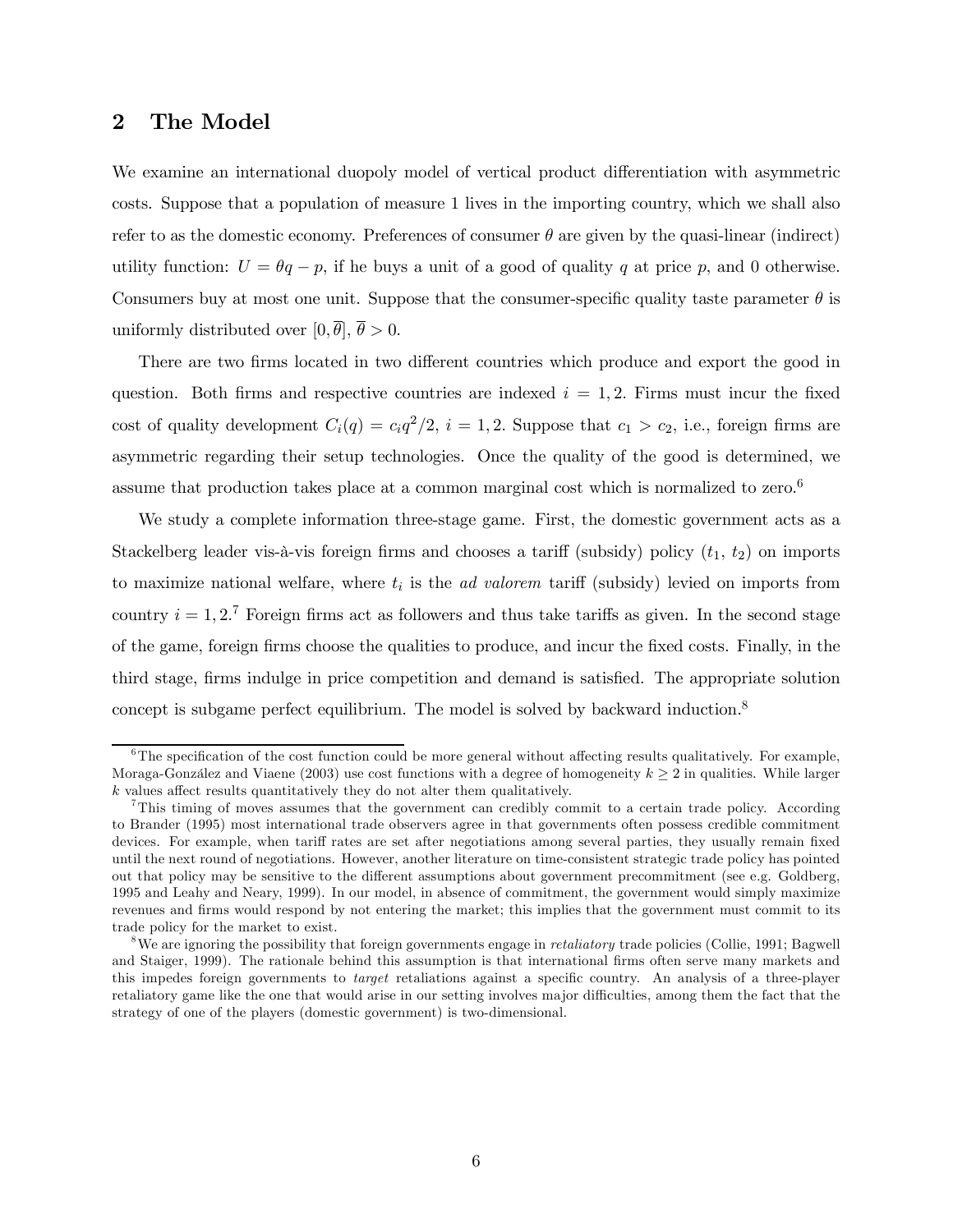## 3 Market Equilibrium

We first derive the equilibrium outcome of the price competition stage. To do so, we first present the demands faced by the two foreign firms. Heterogeneity in consumer tastes implies that it is optimal for the two firms to differentiate their goods by choosing different quality levels. Let us denote high-quality by  $q_h$  and low-quality by  $q_l$ ,  $q_h \ge q_l$ . Suppose also, for the moment, that  $p_h \ge p_l$ , that is the firm producing a higher quality charges a higher price.<sup>9</sup> To obtain domestic demands for the two qualities, denote by  $\tilde{\theta}$  the consumer who is indifferent between purchasing the two varieties. From the utility function,  $\tilde{\theta} = (p_h - p_l)/(q_h - q_l)$ . Define now  $\hat{\theta}$  as the consumer indifferent between acquiring the low-quality good and nothing at all, i.e.,  $\hat{\theta} = p_l/q_l$ . A consumer  $\theta$  buys high quality if  $\theta \ge \theta \ge \tilde{\theta}$ , and low quality if  $\tilde{\theta} > \theta \ge \hat{\theta}$ , and nothing otherwise. Therefore:

$$
D_l(.) = \frac{p_h - p_l}{\overline{\theta}(q_h - q_l)} - \frac{p_l}{\overline{\theta}q_l}, \ D_h(.) = 1 - \frac{p_h - p_l}{\overline{\theta}(q_h - q_l)}.
$$
 (1)

Firm 1 might in principle choose to produce a variant whose quality is either lower or higher than that of the competitor. Assume, for the moment, that firm 1 produces low quality. Taking the pair of demands in (1), the pair of tariff rates  $(t_1, t_2)$  and quality choices  $(q_h, q_l)$  as given, the problem of firm 1 consists of finding  $p_l$  so as to maximize  $\pi_1 = (1 - t_1)p_lD_l(.) - c_1q_l^2/2$ . On the other hand, the rival firm chooses  $p_h$  to maximize its profits  $\pi_2 = (1 - t_2)p_hD_h(.) - c_2q_h^2/2$ . Solving the pair of reaction functions in prices, we obtain the subgame equilibrium prices of the two variants:

$$
p_h = \frac{2\overline{\theta}q_h(q_h - q_l)}{4q_h - q_l}, \ p_l = \frac{\overline{\theta}q_l(q_h - q_l)}{4q_h - q_l}.
$$
\n
$$
(2)
$$

A number of observations are in line here. First, notice that  $p_h/q_h \geq p_l/q_l$ . Therefore, in equilibrium, the hedonic price of the high-quality good is higher than that of the low-quality one. Second, observe that prices do not directly depend on tariff rates or development costs. However, as we shall see, they will do so indirectly, via firms' quality selection  $q_h$  and  $q_l$ .

Consider now stage two where firms select qualities. In this stage, firms take  $(t_1, t_2)$  as given, anticipate the equilibrium prices of the continuation game given in (2), and choose their qualities to maximize profits. In particular, firm 1 chooses  $q_l$  to maximize:

$$
\pi_1 = (1 - t_1) \frac{\overline{\theta} q_l q_h (q_h - q_l)}{(4q_h - q_l)^2} - \frac{c_1 q_l^2}{2},
$$

<sup>&</sup>lt;sup>9</sup>We check below that this is actually satisfied in the equilibrium of the subgame.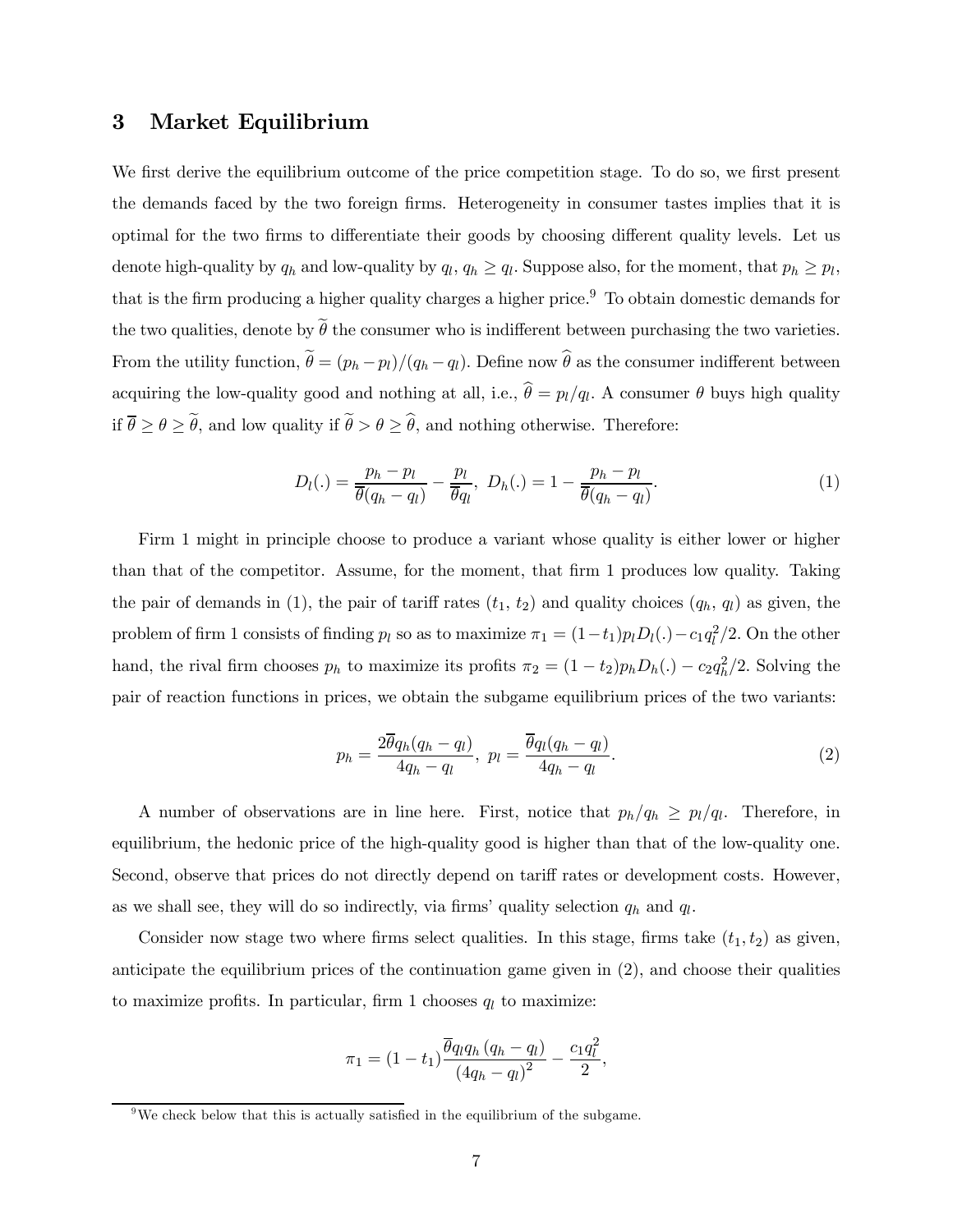Likewise, firm 2 selects  $q_h$  to maximize:

$$
\pi_2 = (1 - t_2) \frac{4 \overline{\theta} q_h (q_h - q_l)}{(4q_h - q_l)^2} - \frac{c_2 q_h^2}{2}.
$$

Since  $q_h \ge q_l$ , we can define  $\mu = q_h/q_l$ ,  $\mu \ge 1$ . Variable  $\mu$  represents the *quality gap* between firms. It measures the degree of product differentiation and, as we shall see, it relates to the extent of price competition. Using the definition of  $\mu$ , the ratio of first order conditions in qualities can be written as:

$$
\frac{c_1(1-t_2)}{c_2(1-t_1)} = \frac{\mu^2(4\mu - 7)}{4(4\mu^2 - 3\mu + 2)}.
$$
\n(3)

This equation gives the equilibrium product differentiation  $\mu$  as an implicit function of relative costs and ad valorem tariffs. There exists a unique real solution to this third degree polynomial for any parametrical point  $(c_1, c_2, t_1, t_2)$  which satisfies  $\mu > 1.75$ . The next lemma shows the response of  $\mu$  to changes in the primitive parameters of the model  $c_1$  and  $c_2$ , and in the policy variables  $t_1$ and  $t_2$ .

**Lemma 1** Quality gap  $\mu$  increases in firms' relative development costs  $c_1/c_2$ . Moreover, it increases in  $t_1$  and decreases in  $t_2$ .

Since equilibrium  $\mu$  is obtained from (3), it is now straightforward to solve for equilibrium qualities, and to rewrite equilibrium demands and prices, from (1) and (2) respectively, as follows:

$$
D_l = \frac{\mu}{4\mu - 1}, \ D_h = \frac{2\mu}{4\mu - 1} \tag{4}
$$

$$
p_l = \frac{\overline{\theta}(\mu - 1)q_l}{(4\mu - 1)}, \ p_h = \frac{2\overline{\theta}(\mu - 1)q_h}{(4\mu - 1)}
$$
(5)

$$
q_l = (1 - t_1) \frac{\overline{\theta} \mu^2 (4\mu - 7)}{c_1 (4\mu - 1)^3}
$$
\n(6)

$$
q_h = (1 - t_2) \frac{4\overline{\theta}\mu(4\mu^2 - 3\mu + 2)}{c_2 (4\mu - 1)^3}
$$
 (7)

Equation (3) together with (4) to (7) characterize the market equilibrium obtained from stages 2 and 3 of our game. The variable  $\mu$  is central to our analysis. To see why, take the ratio of domestic prices in (5):  $p_h/p_l = 2\mu$ . The variable  $\mu$  is therefore a measure of domestic price competition among the two firms: an increase in  $\mu$  relaxes price competition and price differences rise. Moreover, both hedonic prices  $p_h/q_h$  and  $p_l/q_l$ , which are obtained from (5), increase in  $\mu$ . On this basis, we shall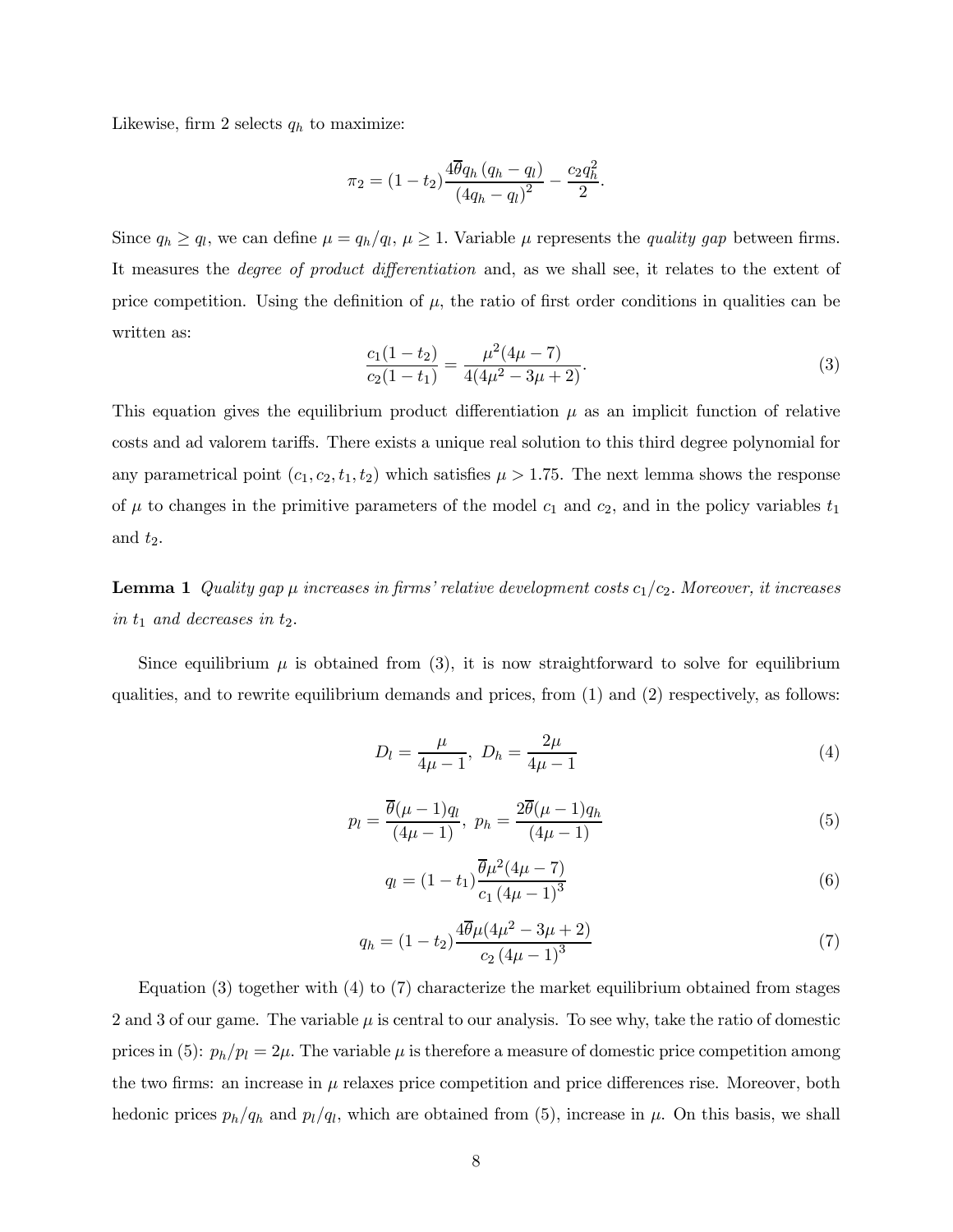refer to a trade policy that leads to a decrease in  $\mu$  as procompetitive. Vice versa, a policy that increases  $\mu$  is called *anti-competitive*. We also observe from (4) that the relationship between  $\mu$  and the quantities sold is negative. This is because, as the quality gap widens, higher prices lead to a reduction in demands.

So far we have assumed that firm 1 produces low quality and firm 2 high quality. However, it may very well be that firm 1 produces high quality instead. The next result states the conditions under which the first assignment in qualities is the unique equilibrium of the subgame analyzed above.

**Lemma 2** If  $c_1(1-t_2)/(1-t_1) > c_2$ , firm 1 produces low quality and firm 2 high quality in the unique equilibrium of the continuation game. If  $c_1(1-t_2)/(1-t_1) < c_2$ , firm 1 produces high quality and firm 2 low quality in the unique equilibrium of the continuation game. When  $c_1(1-t_2)/(1-t_1) = c_2$ , firm 1 may produce either high or low quality.

The proof is available from the authors upon request.<sup>10</sup> We simply provide here a sketch of the proof. First, we show that when  $c_2$  is sufficiently low compared to  $c_1(1-t_2)/(1-t_1)$ , the assignment in which the high quality is produced by firm 1 and low quality is produced by firm 2 is not subgame perfect because the latter firm, which is highly efficient, finds it profitable to deviate and leapfrog the former firm. However, when the cost asymmetry between the firms is small, the proof uses the risk-dominance criterion of Harsany and Selten (1988). This refinement selects away the equilibrium in which firm 1 produces high quality whenever  $c_1(1-t_2)/(1-t_1) > c_2$ , i.e., as long as firm 2 is more efficient than firm 1 in relative terms. Since  $c_1 > c_2$ , this condition is trivially satisfied for  $t_1 = t_2$ . We shall later show that the optimal tariff policy, though nonuniform, satisfies this inequality as well. In the case that  $c_1(1-t_2)/(1-t_1) = c_2$ , the equilibrium selection refinement has no bite and both assignments can be equilibria.

## 4 Trade Policy

Finally, in the first stage of the game, the domestic government chooses the optimal tariff policy that maximizes domestic social welfare. We assume that the proceeds obtained from import taxation are uniformly distributed among the consumers. Therefore social welfare equals the (unweighted) sum

 $^{10}$ It can also be downloaded from http://www.tinbergen.nl/~moraga.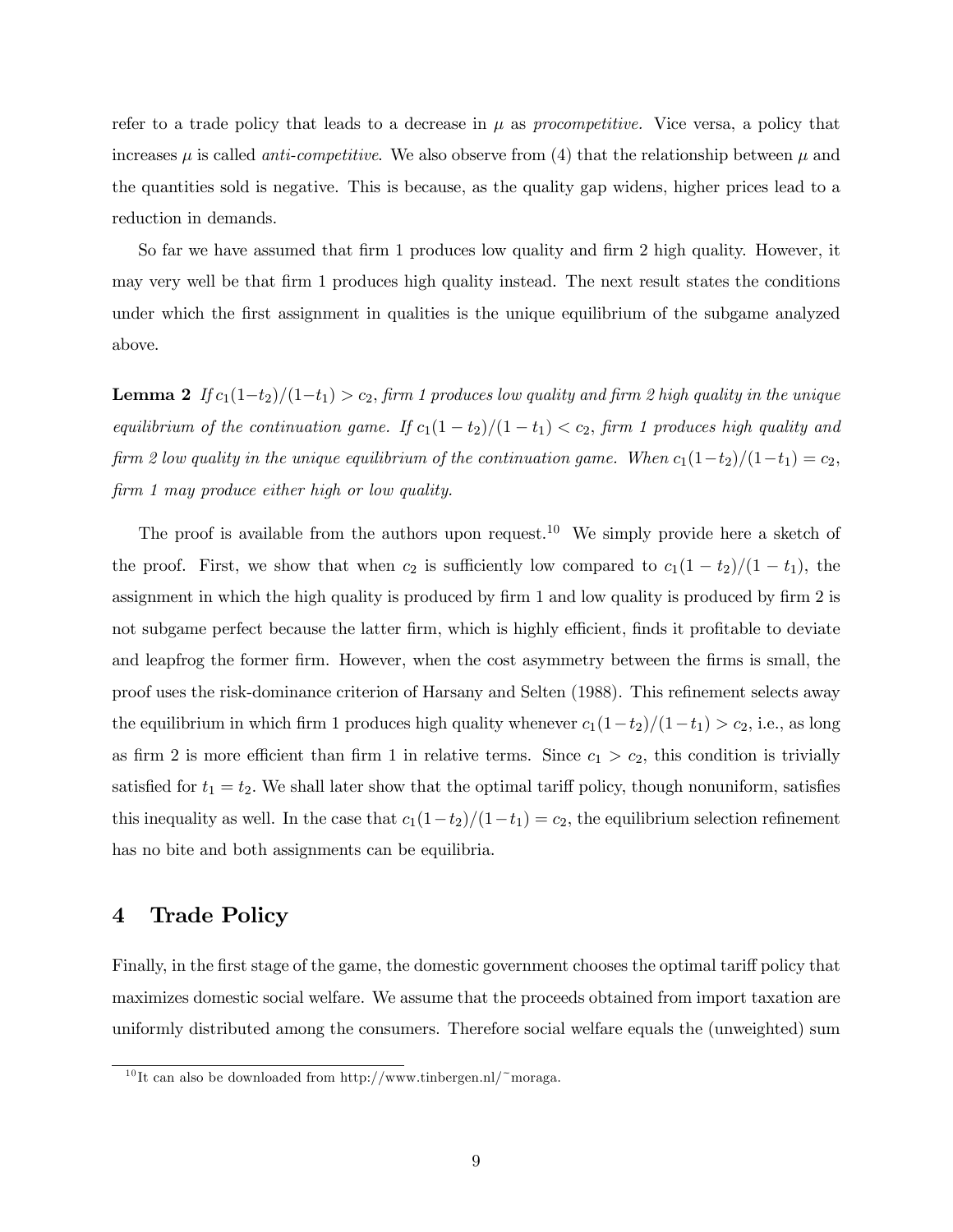of domestic consumer surplus and tariff revenues,<sup>11</sup> i.e.,  $W = S + t_1 p_l D_l(.) + t_2 p_h D_h(.)$ . Consumers surplus is given by:

$$
S = \int_{\frac{p_h - p_l}{q_h - q_l}}^{\overline{\theta}} (xq_h - p_h) dx + \int_{\frac{p_l}{q_l}}^{\frac{p_h - p_l}{q_h - q_l}} (xq_l - p_l) dx
$$

Employing  $(5)$ ,  $(6)$ , and  $(7)$ , consumers surplus can be conveniently written as:

$$
S = \frac{\overline{\theta}\mu^2(4\mu + 5)q_l}{2(4\mu - 1)^2}
$$
\n(8)

where  $\mu$  is given by (3) and  $q_l$  by (6). On the other hand, tariffs revenues obtained from imports are given by  $R_1 = t_1 p_l D_l(.)$  and  $R_2 = t_2 p_h D_h(.)$ . After substitution of (4) and (5) we obtain:

$$
R_1 = \frac{t_1 \overline{\theta} \mu (\mu - 1) q_l}{(4\mu - 1)^2}, \ R_2 = \frac{t_2 4 \overline{\theta} \mu^2 (\mu - 1) q_l}{(4\mu - 1)^2} \tag{9}
$$

Using the previous expressions we can write the social welfare function of the domestic economy as:

$$
W(t_1, t_2; c_1, c_2) = A(\mu(t_1, t_2), t_1, t_2) * q_l(\mu(t_1, t_2), t_1)
$$
\n
$$
(10)
$$

where  $A(.) = \overline{\theta}[\mu^2(4\mu+5)/2 + t_1\mu(\mu-1) + 4t_2\mu^2(\mu-1)]/(4\mu-1)^2$  and  $q_l$  is given by (6).

Let us now examine the effects of trade policy on the domestic economy in the benchmark case of free trade. Using Lemma 2, we know that low quality is produced in country 1 while high quality is produced in country 2. We first consider the cases of uniform and nonuniform tariffs and then derive the optimal policy.

#### Uniform Tariff Policy

With uniform tariffs, the active government levies a common tariff on imports from countries 1 and 2, that is, it sets  $t_1 = t_2 = t > 0$ . From (3) it is clear that the quality gap  $\mu$  remains unaltered after this policy change. This enables us to state the following result:

**Proposition 1** Starting from free trade, a small uniform tariff on all imports results in (i) a downgrade in the quality of all imports, (ii) a decrease in the domestic price of the goods, (iii) a decrease in consumer surplus, and (iv) an increase in social welfare. Consequently, free trade is not optimal.

 $11$ Note that, in line with the observation above and to economize on space, we only write down here the social welfare expression corresponding to the case where firm 1 produces low quality (see the proof of Proposition 3 below for the case where firm 1 produces high quality instead).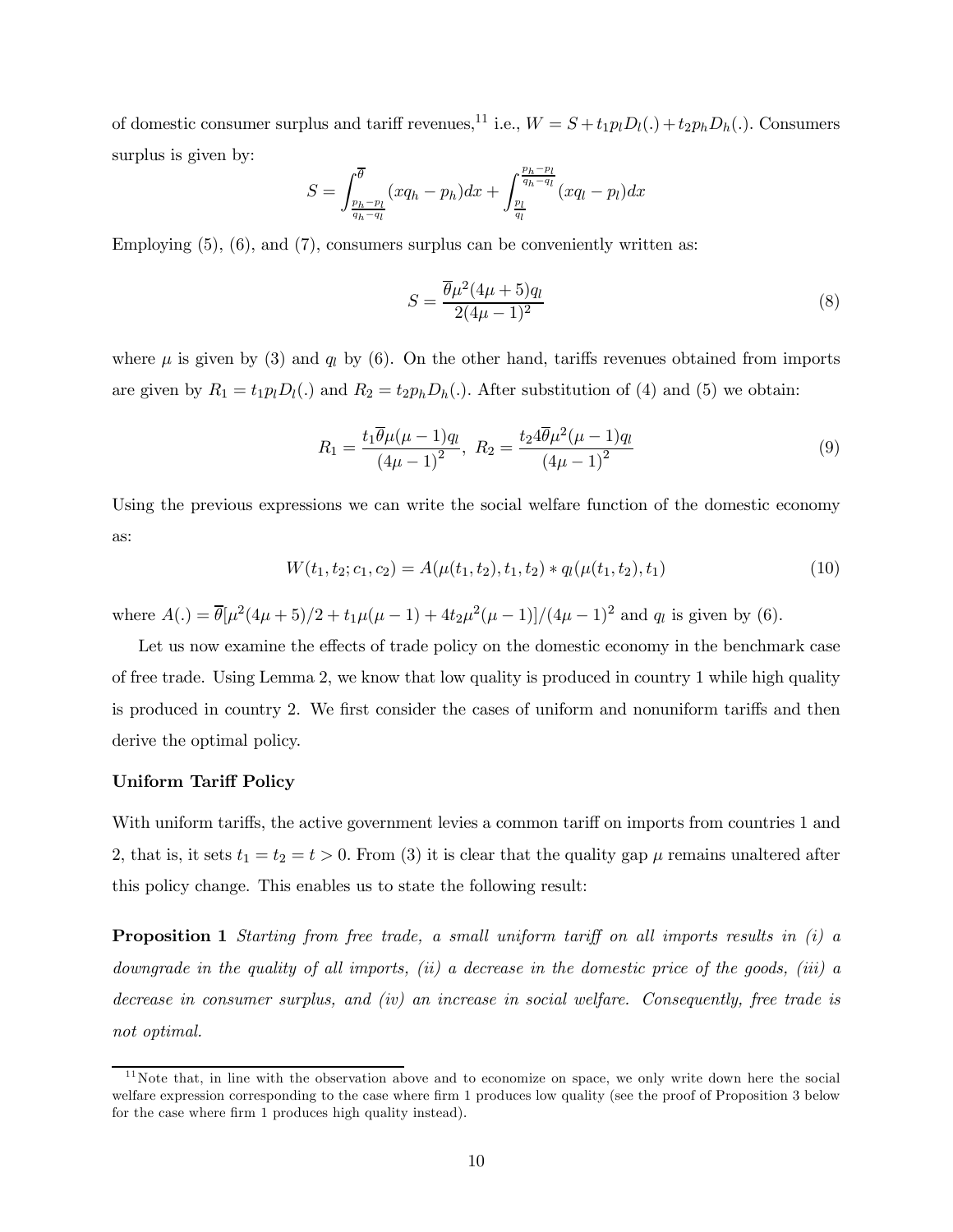Proposition 1 indicates that a small uniform tariff against foreign firms is welfare enhancing. A tariff is attractive here due to a rent-extraction effect,<sup>12</sup> that is, income is taken away from foreign firms and transferred to local consumers to compensate them for the loss in consumer surplus that is caused by the downgrade in the quality of imports. We note that a *uniform* tariff policy does not change the competitive conditions in the local market because the quality gap between imports of the two countries remains unaltered.13

#### Nonuniform Tariffs

When tariffs are nonuniform the government imposes distinct tariffs on imports proceeding from different countries. As Lemma 1 shows, a nonuniform trade policy alters the equilibrium quality gap. Thus, besides extracting rents from foreign firms, a nonuniform tariff modifies the degree of local price competition between firms. Starting from free trade, the impact of a nonuniform tariff policy on our equilibrium is:

**Proposition 2** (i) Starting from free trade, a small tariff on country 1 where the low-quality variant is produced is anti-competitive and leads to:  $(a)$  a downgrade in the quality of both variants, (b) an increase in the price of the high-quality product,  $(c)$  a reduction in the price of the lowquality good,  $(d)$  a reduction in the quantities sold and in the number of consumers being served, (e) a reduction in consumer surplus and  $(f)$  a decrease in social welfare.

(ii) Starting from free trade, a small tariff on country 2 where the high-quality variant is produced is procompetitive and leads to: (a) a downgrade in the quality and price of both variants and  $(b)$ an increase in the quantities sold and in the number of consumers being served, (c) a decrease in consumer surplus and (d) an increase in social welfare.

Proposition 2 shows that the effects of an asymmetric tariff policy are sensitive to whether the low-quality or the high-quality firm is conferred a cost advantage as a result of the tariff. Both policies downgrade qualities, which tends to reduce consumer surplus in either case. However, a tariff on the low-quality producing country has two additional pervasive effects on welfare: price competition between the firms is relaxed (which results in an increase in  $p_h$ ), and the number of

 $12$ This is in line with Brander and Spencer (1981) and Helpman and Krugman (1989, ch. 4), who analyze a homogeneous product market.

 $13\,\mathrm{Since}$  the intensity of competition does not change with a uniform tariff in our setting, this intervention leads to effects similar to those under monopoly (Krishna, 1987; Das and Donnenfeld, 1987). However, as we shall see, non-uniform tariffs can be designed to be either procompetitive or anti-competitive and therefore their implications will differ substantially from the monopoly settings of the earlier literature.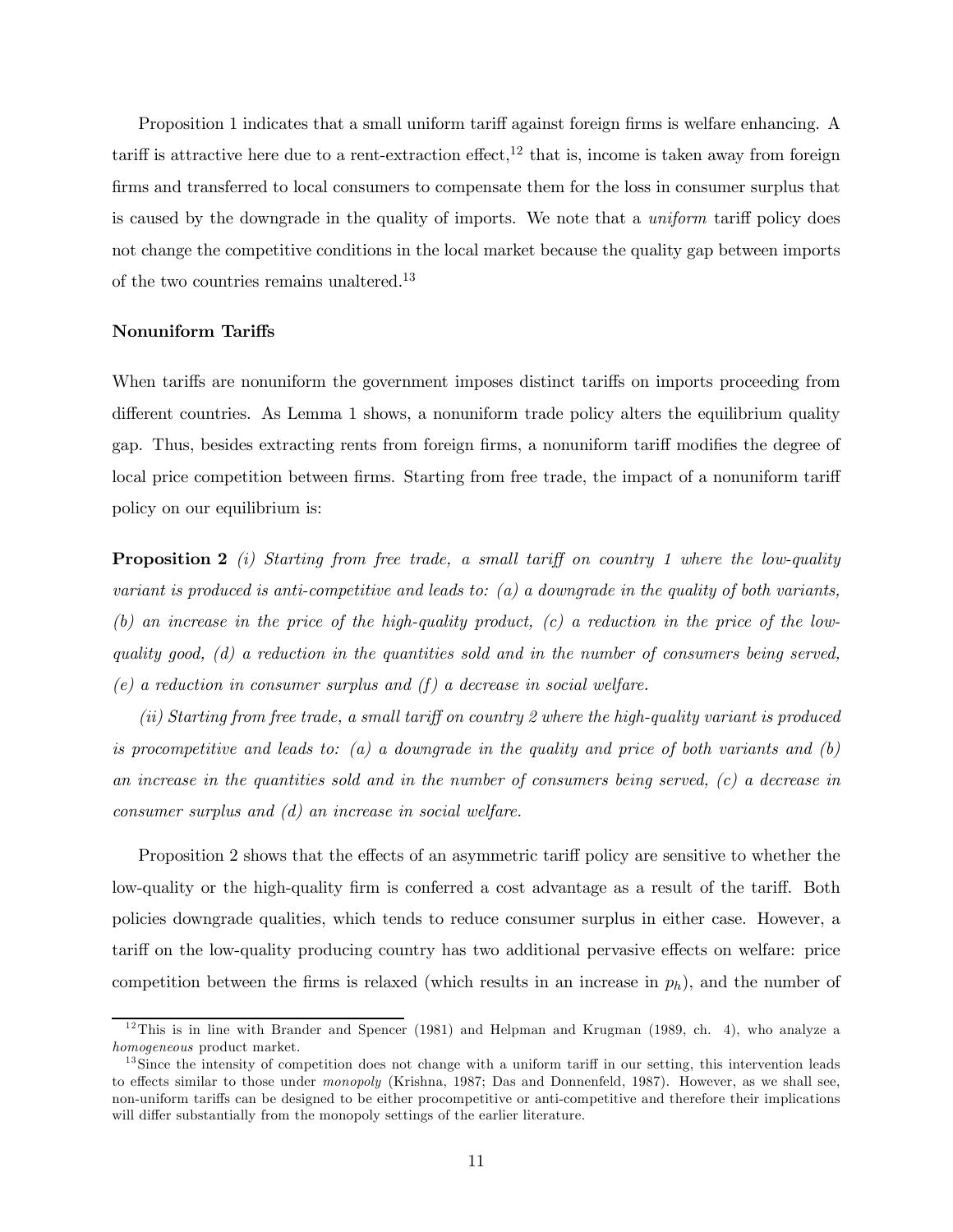consumers served falls. As tariff revenues are small, a tariff on the low-quality good ends up being welfare retarding. By contrast, a tariff on the high-quality firm fosters competition between firms (which results in lower equilibrium prices of both variants) and increases market size. Though the overall impact of a tariff on high quality is a fall in consumer surplus, tariff revenues more than offset this loss and welfare rises. In summary, a tariff levied on the imports from country 2 functions as a procompetitive device because hedonic prices fall; by contrast, a tariff levied on the imports proceeding from country 1 is anti-competitive.

It is important to note that Proposition 2 also applies to the case where comparative statics is performed around uniform trade policies other than free trade.

#### Optimal Trade Policy

The preceding results indicate that there exist incentives for the activist government to deviate from free trade or from the MFN principle and apply a nonuniform tariff policy. The reason for this is that a finely tuned nonuniform tariff is a procompetitive policy, thus yielding higher welfare gains for the domestic country.<sup>14</sup> The next result describes the nature of the socially optimal trade policy.

**Proposition 3** The optimal trade policy is such that: (i) It satisfies  $c_1(1-t_2)/(1-t_1) > c_2$ , which implies that firm 1 produces low quality and firm 2 produces high quality; (ii) It consists of a tariff on country 2 and a tariff (subsidy) on country 1 when cost asymmetries are sufficiently small (large).

The nature of the optimal trade policy can be explained as follows. Under free trade or under the MFN clause, firms choose 'extremes' in the quality spectrum aiming at reducing price competition. In contrast, by imposing the optimal tariff policy, the government tries to combine the beneficial procompetitive effects of a tariff on high quality and a subsidy on low quality (Proposition 2). As a result, the optimal policy tends to minimize the quality gap and thus is strongly procompetitive. The welfare consequences of this policy can be seen in Figure 1, which also reproduces the welfare levels achieved under free trade and under the MFN clause.

 $14$ In the present context, an interesting way to impose a nonuniform tariff policy is to include two distinct entries for the good in question, one which specifies the characteristics of the low-quality variant, the other for the high-quality one. A typical example of such a policy is the Generalized System of Preferences (GSP). Under this scheme, the President of the United States may give a preferential duty lower than the existing tariff to a particular country and therefore subdivides this tariff line to accomplish the desired treatment. As a favorable treatment is often given to developing and transition economies which are typical producers of low-quality products, our analysis hints at potential positive welfare effects of the GSP.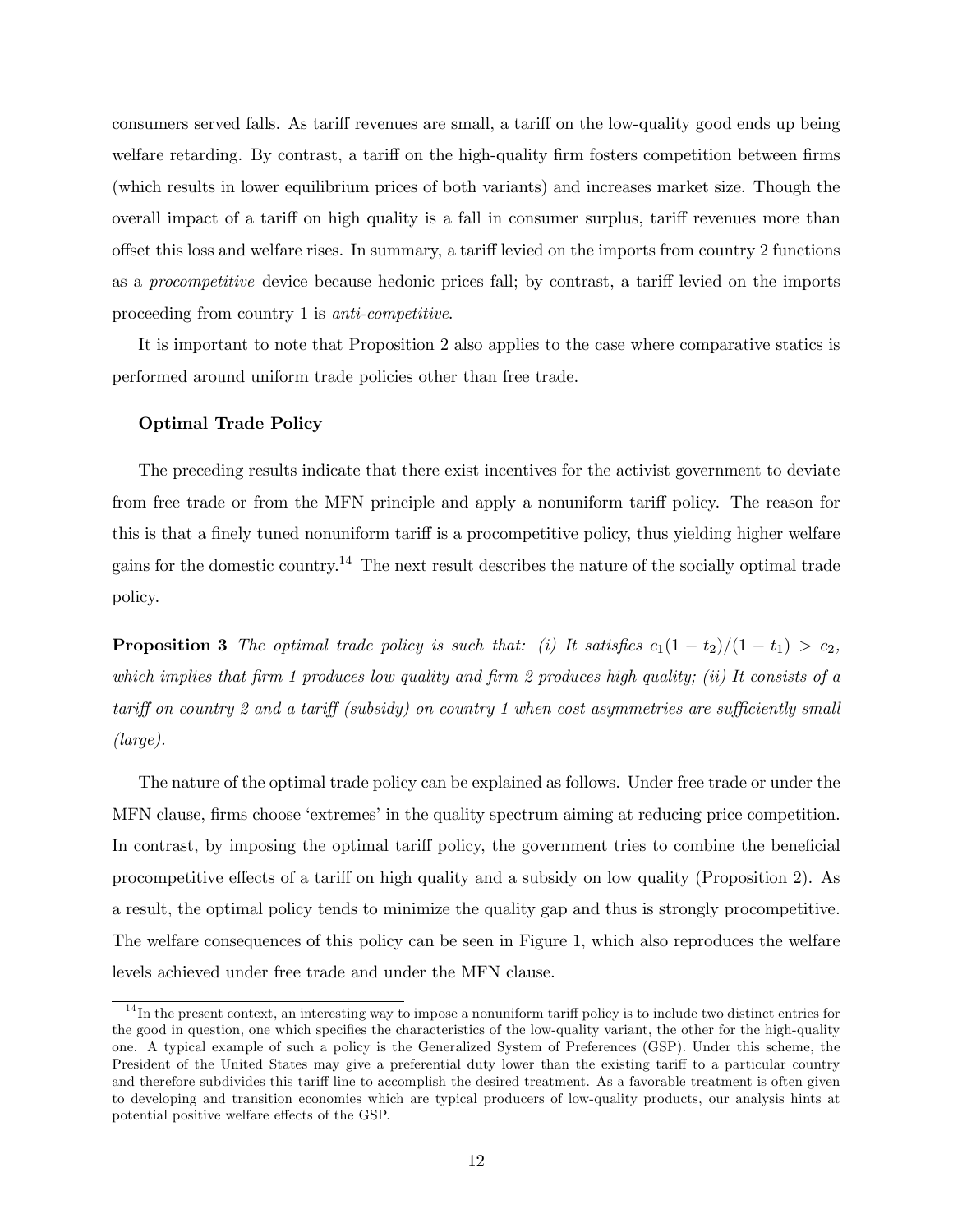The optimal policy complying with the MFN clause is derived by maximizing social welfare (10) under the constraint  $t_1 = t_2 = t$ . For any  $c_1/c_2$ , under the MFN principle, firms are taxed at the positive rate

$$
t^{MFN} = \frac{1}{2} \left[ 1 - \frac{\mu(4\mu + 5)}{2(\mu - 1)(4\mu + 1)} \right] \tag{11}
$$

where  $\mu$  is the solution to (3). It is clear from (11) that the MFN clause tariff increases with the quality gap  $\mu$  but is bounded below 0.25. Moreover, since by Lemma 1 product differentiation increases in  $c_1/c_2$ , it follows that the MFN clause tariff increases in cost asymmetries as well.

In Figure 1, for any  $c_1/c_2$ , the vertical distance between  $W^{MFN}$  and  $W^{FT}$  represents the pure rent-extracting effect of the MFN policy shown in Proposition 1. By contrast, the distance between  $W^{OPT}$  and  $W^{MFN}$  shows the additional gains obtained by enhancing price competition between firms in the domestic market.



Figure 1: The optimal trade policy

# 5 Regional Trade Agreements

Figure 1 illustrates that the activist government has incentives to deviate from the MFN principle. RTAs, formally approved by the WTO, are possible deviations from the MFN policy and approximate the nature of the optimal trade policy. Our framework is thus suitable to examine some welfare aspects of these trade agreements.

The principal feature of RTAs is the discriminatory treatment which favors members relative to non-members: goods imported from member countries face a zero tariff while similar goods imported from non-member countries face a tariff distinct from zero. In our model, consider the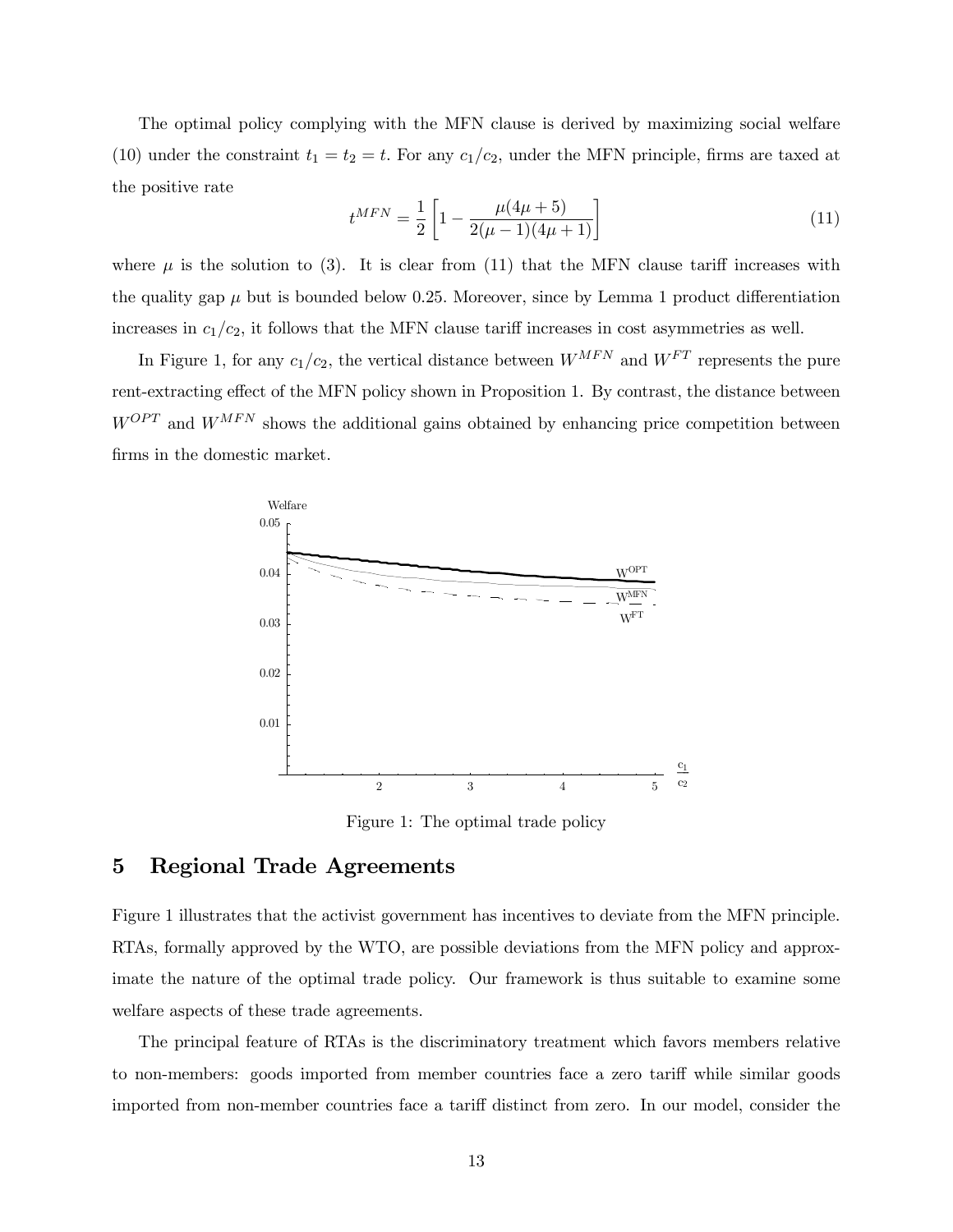case where the domestic authority desires to form a RTA with one of the two foreign countries.15 Then:

Proposition 4 As compared to free trade, a Regional Trade Agreement with either of the countries is welfare improving.

As the proof of this result follows directly from Proposition 2, we give an intuitive reasoning instead. The main reason why these agreements are welfare improving is because they contribute to enhance competition more than free trade. Consider the two possible trade agreements of our framework, both leading to a decrease in the quality gap and thus to an increase in price competition and welfare: (a) a zero tariff on high-quality imports from country 2 together with a subsidy on low-quality imports from country 1, or  $(b)$  a zero tariff on low-quality imports from country 1 together with a positive tariff on high-quality imports from country 2. Given this, the question that arises is: which of the two trade agreements does yield the highest welfare gains? We find that the RTA with the low-quality producing country is always welfare superior to the alternative trade agreement. This is illustrated in Figure 2, where the maximum welfare levels obtained under a RTA with the high-quality producing country  $(W^{RTA_2})$  are compared with those under a RTA with the low-quality producing country  $(W^{RTA_1})$ . These are the highest welfare levels than can be obtained in each case; for example, we calculate the welfare level in the case of a RTA with country 1 by maximizing the social welfare function (10) with respect to  $t_2$  subject to the constraints  $t_1 = 0$ and  $c_1(1-t_2) \ge c_2$  (Lemma 2).

It is clear from Figure 2 that higher welfare gains are obtained under a RTA with country 1 than under a RTA with country 2. The former agreement extracts rents from country 2 through a tariff and, in addition, is procompetitive. The latter agreement is also procompetitive but does not extract foreign rent. For the sake of ranking tariff policies, the graph also reproduces the welfare levels achieved under free trade, the MFN clause and the optimal policy. It reveals than a RTA with country 1 does better than the MFN clause for the majority of the cost parameters. This highlights the importance of the procompetitive effect associated to this trade agreement.

 $15$  In our model, a RTA with both countries is nothing else than free trade.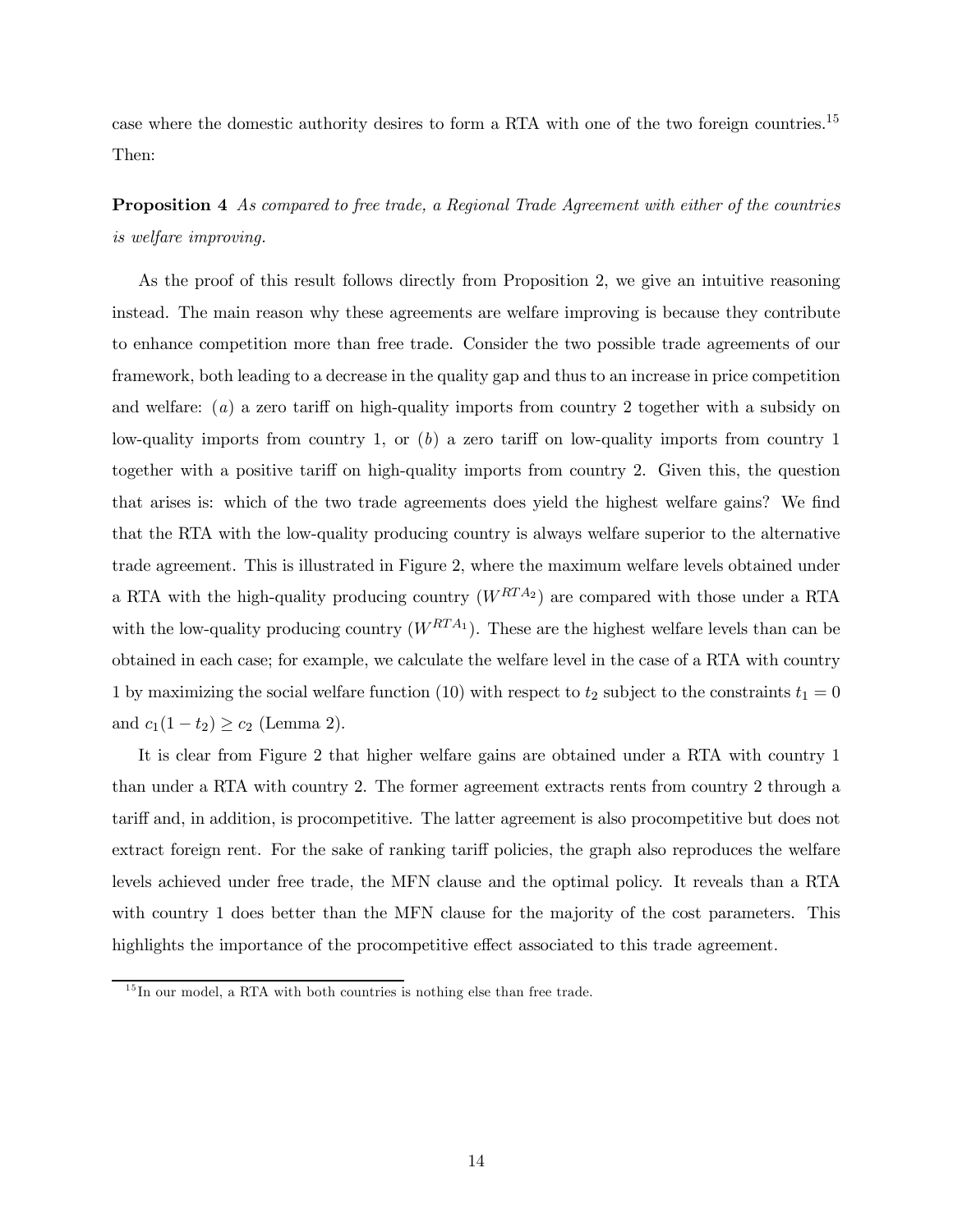

Figure 2: Regional trade agreements

The question that arises now is whether the low-quality producing country benefits from a regional trade agreement. It is easy to show that the answer to this question depends on the initial tariff policy. Interestingly, starting from the MFN clause, a RTA leads to higher profits for the low-quality firm and therefore gives incentives for this country to sign the agreement. However, this might not be the case if one starts from, for example, free trade or the optimal policy. In those cases liberalization in other areas might be needed to reach an agreement; in this connection, it is interesting to observe that regional trade agreements seldom address only trade barriers. For example, Ethier (1998) argues that regional trade agreements give newcomers a marginal advantage compared to non-participating countries in attracting foreign direct investments, which then give access to a larger market.

## 6 Conclusion

This paper has considered the procompetitive effects of tariff policies in a context where products contain different quality attributes and where domestic demand is met by imports from two foreign firms located in two different countries. We have argued that a single refined pure-strategy asymmetric equilibrium arises whenever consumers have heterogenous tastes on quality. While prior research has indicated how social welfare can be improved by altering quality through taxation in monopoly settings, our analysis has refined the discussion by identifying the pro- or anti-competitive nature of trade policy and determining the optimal tariff policy in the set of alternatives under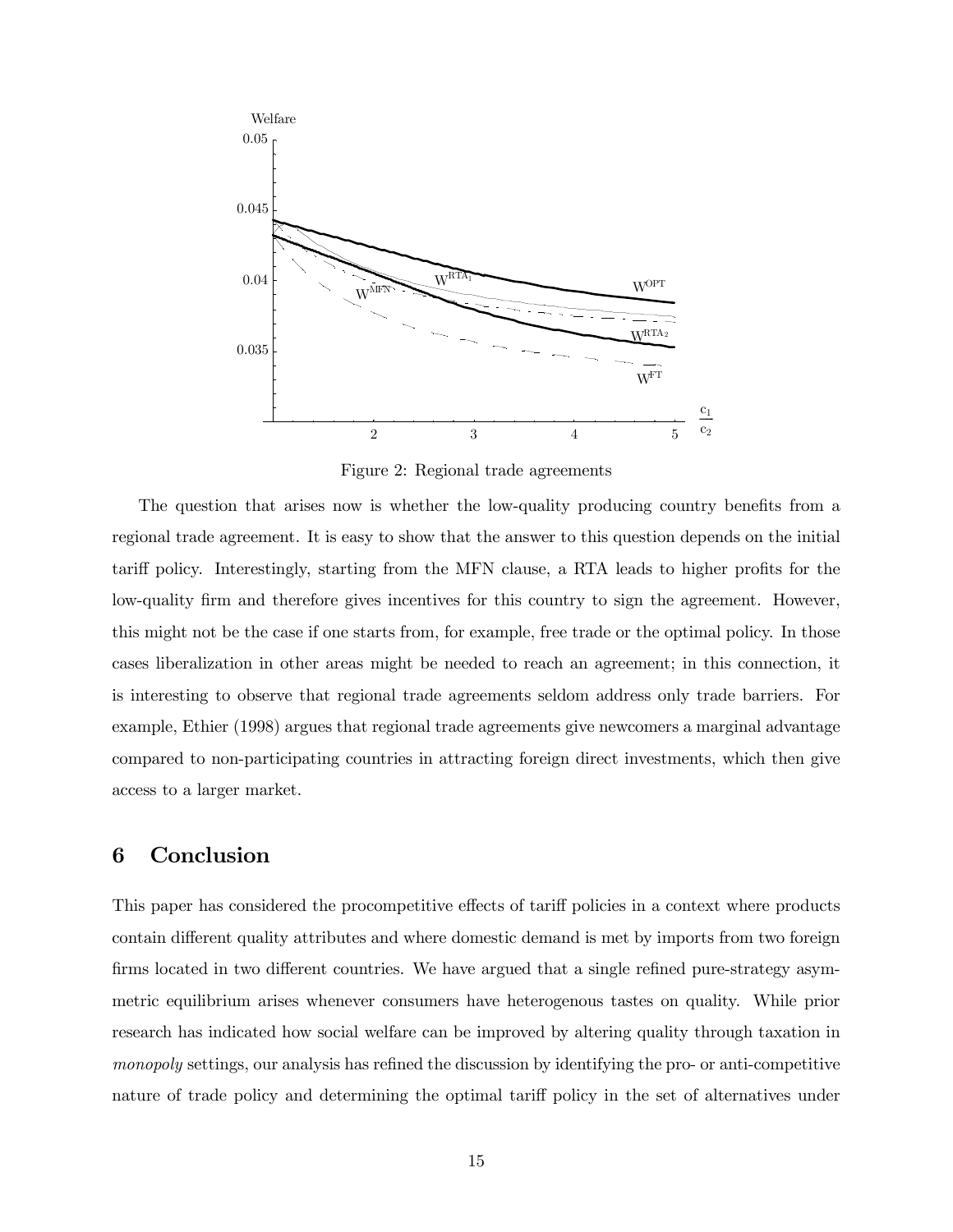oligopoly. The existence of distinct qualities gives rise to an optimal policy consisting of setting a nonuniform tariff policy. The optimal policy is sensitive to firms' cost asymmetries: if these are high, imports of low quality are subsidized and imports of high quality face a tariff; otherwise, both imports face a tariff. This policy is more attractive than, for example, a MFN clause because, besides extracting rents, it fosters competition between the firms in the domestic market.

Alternatively, the government may consider the formation of a regional trade agreement. In this regard, our theory shows that RTAs are welfare superior to free trade because firms end up competing more aggressively. The largest gains are obtained when the domestic country joins the low-quality producing country. Moreover, the latter has typically an incentive to join.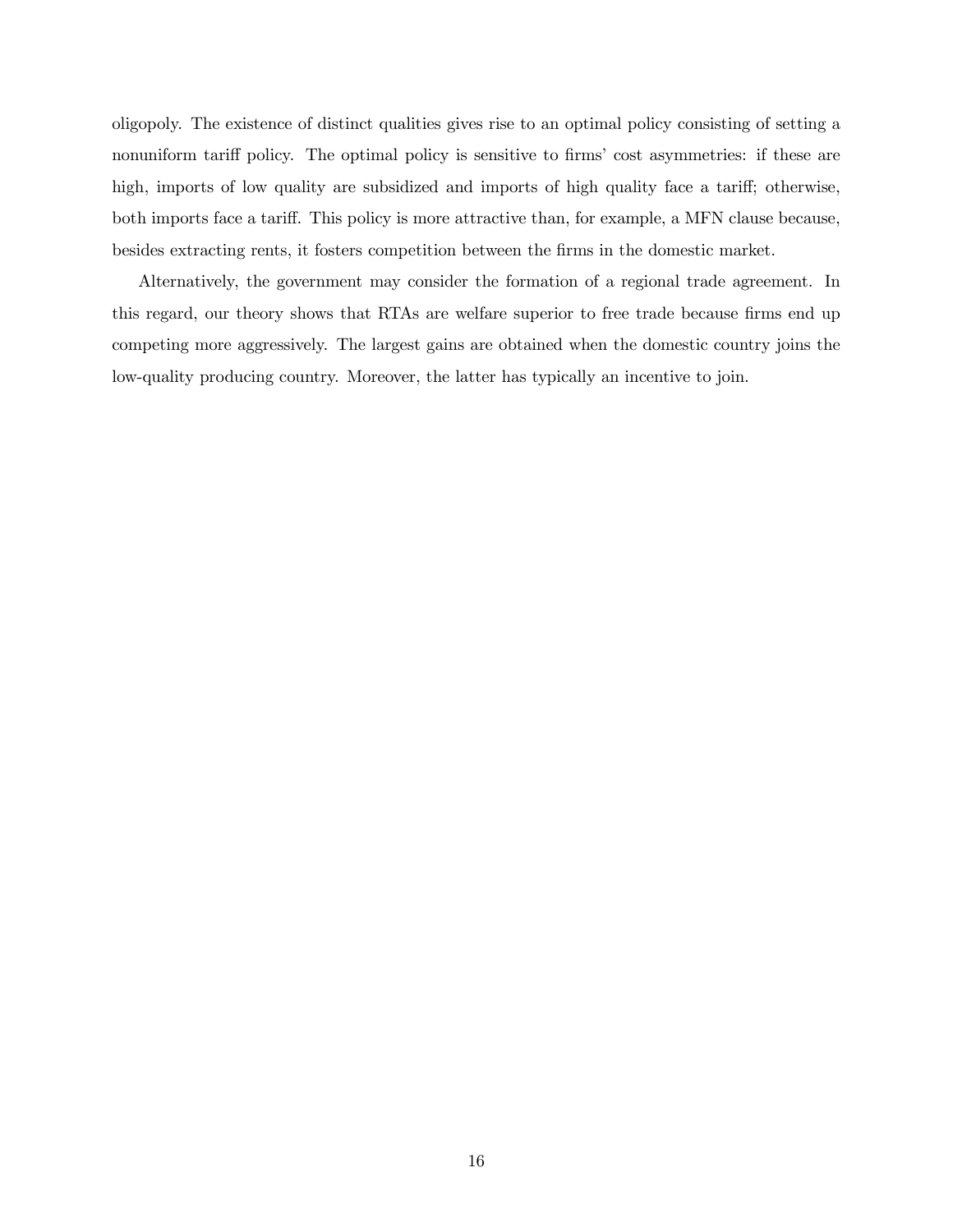## 7 Appendix

**Proof of Lemma 1:** Consider the functions  $g_1(t_1, t_2, c_1, c_2) = c_1(1 - t_2)/c_2(1 - t_1)$  and  $g_2(\mu) =$  $\mu^2(4\mu-7)/(4(4\mu^2-3\mu+2))$ . Note that  $dg_1/dt_1 = c_1(1-t_2)/c_2(1-t_1)^2 > 0$ ,  $dg_1/dt_2 = -c_1/(1-t_2)/c_2$  $(t_1)c_2 < 0$  and  $dg_2/d\mu = \mu(16\mu^3 - 24\mu^2 + 45\mu - 28)/4(4\mu^2 - 3\mu + 2)^2 > 0$ . Therefore, as (3) must be satisfied in equilibrium, holding  $t_2$  constant,  $\mu$  increases as  $t_1$  increases. Holding  $t_1$  constant,  $\mu$ decreases as  $t_2$  increases. Likewise, we can show that  $\mu$  increases with  $c_1/c_2$ .

**Proof of Proposition 1:** Since  $\mu$  is insensitive to t, statements (i) and (ii) follow directly from inspection of equations (5), (6) and (7). Since  $q_l$  falls, observation of (8) reveals that consumer surplus declines, which proves  $(iii)$ . Since consumer welfare decreases with the tariff, this intervention can only be socially desirable if and only if it allows government to extract a sufficiently large amount of foreign rents. When the tariff policy is uniform social welfare reduces to:

$$
W = \frac{\overline{\theta}\mu q_l}{(4\mu - 1)^2} \left[ \frac{\mu(4\mu + 5)}{2} + t(\mu - 1)(1 + 4\mu) \right]
$$
(12)

From (6), it follows that  $dq_l/dt = -q_l/(1-t)$ . Then,

$$
\frac{dW}{dt} = \frac{\partial W}{\partial q_l} \frac{dq_l}{dt} + \frac{\partial W}{\partial t} = \frac{\overline{\theta}\mu q_l}{(1-t)(4\mu - 1)^2} \left[ -\frac{\mu(4\mu + 5)}{2} + (1 - 2t)(\mu - 1)(4\mu + 1) \right] \tag{13}
$$

The sign of  $dW/dt$  depends on the sign of the expression in square brackets. In a neighborhood of free trade  $(t = 0)$ , we have  $sign\{dW/dt|_{t=0}\} = sign\{2\mu^2 - 5.5\mu - 1\} > 0$  for all  $\mu > 3$ . We now note that since  $c_1 > c_2$  and tariff rates are equal, the solution in (3) is bounded above 5. To see this, note that the RHS of (3) is increasing in  $\mu$ , while its LHS is constant; therefore, the lowest value of  $\mu$  solving (3) obtains when  $c_1 \simeq c_2$ . In such a case,  $\mu$  is approximately equal to 5.25123 > 5. Therefore, it follows that  $\left. dW/dt \right|_{t=0} > 0$ .

**Proof of Proposition 2:** (i) First, notice that by Lemma 1,  $\partial \mu / \partial t_1 > 0$ . (a) Note that  $dq_h / dt_1 =$  $(\partial q_h/\partial \mu) (\partial \mu/\partial t_1)$ . From (7) we have  $\partial q_h/\partial \mu = -(1-t_2)8\overline{\theta}(5\mu+1)/c_2(4\mu-1)^4 < 0$ . Thus,  $dq_h/dt_1 < 0$ . Since  $q_l = q_h/\mu$ , and  $q_h$  falls while  $\mu$  increases with  $t_1$ , then  $dq_l/dt_1 < 0$ . (b) Using (7) and (5), we can rewrite  $p_h = (1 - t_2)8\bar{\theta}^2 \mu(\mu - 1)(4\mu^2 - 3\mu + 2)/c_2(4\mu - 1)^4$ . Note that  $dp_h/dt_1 = (\partial p_h/\partial \mu) (\partial \mu/\partial t_1)$ . Since  $\partial p_h/\partial \mu = (1 - t_h) 8\overline{\theta}^2 (12\mu^3 - 19\mu^2 + 14\mu + 2)/c_2 (4\mu - 1)^5 > 0$ , it follows that  $dp_h/dt_1 > 0$ . (c) From (5) we have  $p_l = p_h/2\mu$ . Then,  $p_l = \overline{\theta}(\mu - 1)q_h/\mu(4\mu - 1)$ . Observe that  $\bar{\theta}(\mu-1)/\mu(4\mu-1)$  decreases with  $\mu \geq 5.25123$ , and so with  $t_1$ . Note also that  $q_h$  falls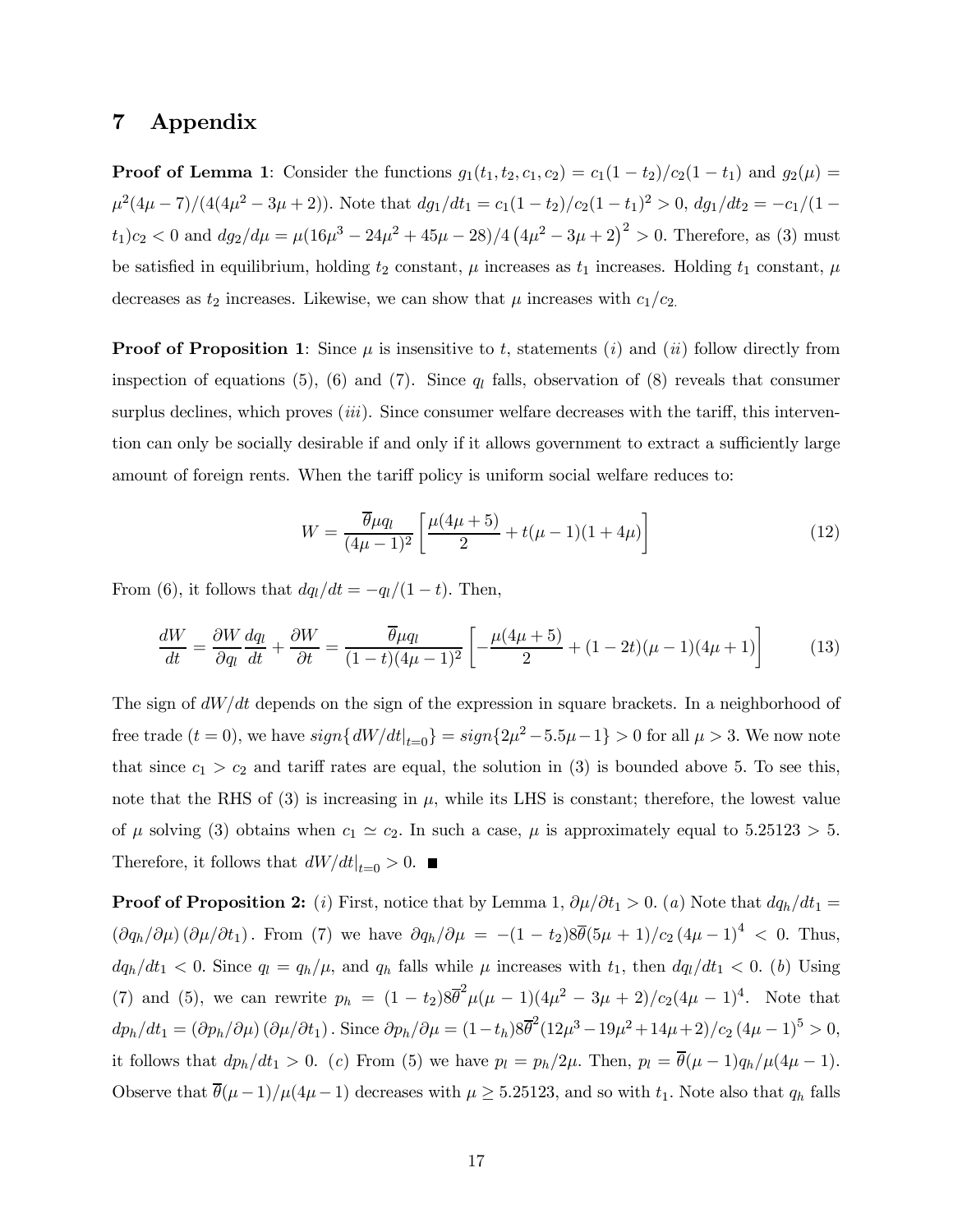with  $t_1$ . Thus,  $dp_l/dt_1 < 0$ . (d) This follows from the fact that  $dD_i/d\mu < 0$ ,  $i = 1, 2$  (see equation (4)). (e) Consumer surplus can be written as  $S = \overline{\theta}\mu(4\mu+5)q_h/2(4\mu-1)^2$ . It can be seen that both factors  $\bar{\theta}\mu(4\mu+5)/2(4\mu-1)^2$  and  $q_h$  fall with  $\mu$ . Therefore  $dS/dt_1 < 0$ . (f) Using (8), (9) and (6), the relevant expression of social welfare is  $W = \bar{\theta}^2 \mu^3 (4\mu - 7)(1 - t_1)(\mu(4\mu + 5) + 2t_1(\mu - 1))/2c_1(4\mu - 1)^2$ . We need the sign of

$$
\left. \frac{dW}{dt_1} \right|_{t_1=0} = \left. \frac{\partial W}{\partial t_1} \right|_{t_1=0} + \left. \frac{\partial W}{\partial \mu} \frac{\partial \mu}{\partial t_1} \right|_{t_1=0}.
$$

We note that

$$
\left. \frac{\partial W}{\partial t_1} \right|_{t_1=0} = -\frac{\overline{\theta}^2 \mu^3 (4\mu - 7)(4\mu^2 + 3\mu + 2)}{2c_1 (4\mu - 1)^5} < 0
$$
  

$$
\left. \frac{\partial W}{\partial \mu} \right|_{t_1=0} = \left. \frac{\overline{\theta}^2 \mu^3 (16\mu^3 - 24\mu^2 + 45\mu + 35)}{c_1 (4\mu - 1)^6} > 0
$$

From equation (3) we have that

$$
\left.\frac{\partial \mu}{\partial t_1}\right|_{t_1=0} = \frac{c_2 \mu^3 (4 \mu-7)^2}{4c_1(16 \mu^3 - 24 \mu^2 + 45 \mu - 28)} > 0.
$$

Using again (3) to substitute  $c_2/c_1$  in this expression, yields

$$
\frac{\partial \mu}{\partial t_1}\bigg|_{t_1=0} = \frac{\mu(4\mu-7)(4\mu^2-3\mu+2)}{16\mu^3-24\mu^2+45\mu-28} > 0.
$$

Now we are ready to compute the total derivative

$$
\frac{dW}{dt_1}\bigg|_{t_1=0}=-\frac{\overline{\theta}^2\mu^3(4\mu-7)(128\mu^6+32\mu^5+40\mu^4-154\mu^3+79\mu^2-370\mu+56)}{c_1(4\mu-1)^5(128\mu^4-224\mu^3+408\mu^2-314\mu+56)}<0.
$$

This completes the proof of (*i*). The proof of (*ii*) is analogous and omitted to save space.

**Proof of Proposition 3:** An element of complication that arises in the study of the optimal trade policy is that, since the government moves first in the game, he must anticipate the equilibrium of the continuation game. As noted in Lemma 2, firm 1 produces low quality in the unique equilibrium of the subsequent game if and only if the government chooses a tariff policy such that  $c_1(1-t_2)/(1-t_1) > c_2$ . We shall show that this is indeed the case, which means that the government has no interest in inducing the most inefficient firm to produce high quality. The proof proceeds as follows. We first study the problem of choosing the best tariff policy for the market configuration where firm 1 produces low quality and firm 2 high quality. Second, we compute the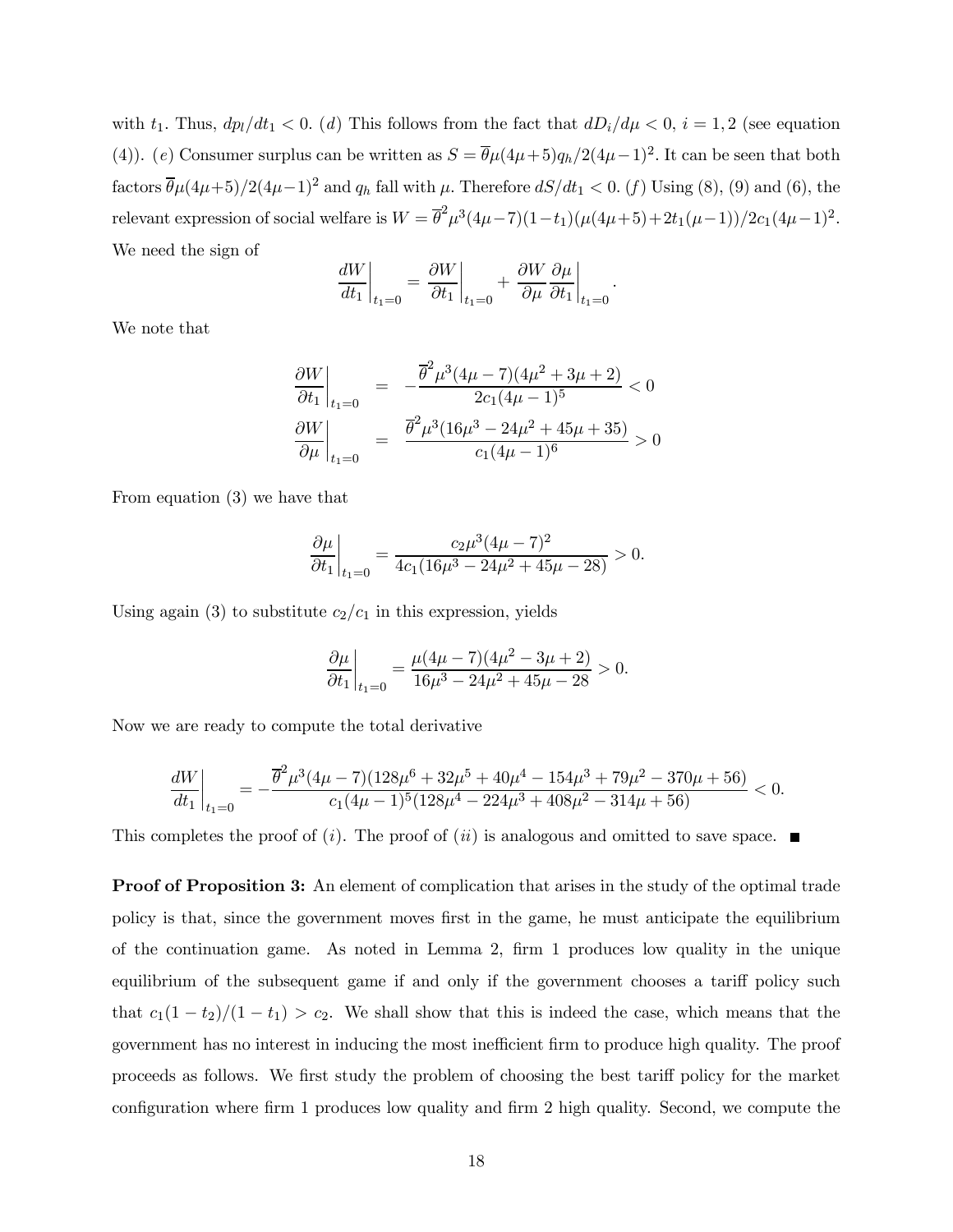best tariffs against firm 1 producing high quality and firm 2 low quality. We finally compare the welfare levels attained under these two alternative scenarios and the result follows.

For any  $c_1$  and  $c_2$ , let us define  $W_j(t_1, t_2)$ ,  $j = 1, 2$  as the social welfare under any policy mix  $(t_1, t_2)$  in Assignment j. Denote by  $(t_1^*, t_2^*)$  the maximizer of  $W_1(t_1, t_2)$ , i.e.,  $(t_1^*, t_2^*)$  = arg max  $W_1(t_1, t_2)$  subject to  $c_2 \le c_1(1 - t_2)/(1 - t_1)$ . Likewise, let  $(\bar{t}_1, \bar{t}_2) = \arg \max W_2(t_1, t_2)$ subject to  $c_2 \geq c_1(1-t_2)/(1-t_1)$ . Hence  $W_1(t_1^*, t_2^*)$  and  $W_2(\bar{t}_1, \bar{t}_2)$  denote the maximum level of welfare attained under Assignments 1 and 2, respectively.

As noted above, finding  $(t_1^*, t_2^*)$  consists of maximizing (10) subject to the constraint that  $c_1(1-\)$  $(t_2)/(1-t_1) \ge c_2$ . Differentiating (10) with respect to  $t_1$  and  $t_2$  yields:

$$
\frac{dW}{dt_1} = \frac{W}{(1-t_1)} \left[ \frac{\mu \overline{\theta} (1-t_1)(\mu - 1)}{A(.) (4\mu - 1)^2} - 1 + \alpha \beta \right]
$$
(14)

$$
\frac{dW}{dt_2} = \frac{W}{(1-t_2)} \left[ \frac{4\mu^2 \overline{\theta} (1-t_2)(\mu - 1)}{A(.) (4\mu - 1)^2} - \alpha \beta \right].
$$
\n(15)

The explicit values of  $\alpha$  and  $\beta$  are cumbersome and therefore omitted. From (14) we have:

$$
\alpha \beta = 1 - \frac{\overline{\theta}(1 - t_1)\mu(\mu - 1)}{A(.) (4\mu - 1)^2}
$$

This expression together with (15) gives the relation

$$
A(.) (4\mu - 1)^2 - \overline{\theta}(1 - t_1)\mu(\mu - 1) = 4\overline{\theta}(1 - t_2)\mu^2(\mu - 1)
$$

Using the expression for  $A(\cdot)$  given above, this equation reduces to:

$$
16t_2\mu(\mu-1) + 4t_1(\mu-1) = \mu(4\mu - 11) - 2.
$$

We can isolate  $t_2$  to obtain:

$$
t_2 = \frac{1}{4\mu} \left( \frac{4\mu^2 - 11\mu - 2}{4(\mu - 1)} - t_1 \right) \tag{16}
$$

This equation gives the relationship between  $t_1$  and  $t_2$ . From (16) it follows that  $t_2 > 0$  if and only if  $t_1 < (4\mu^2 - 11\mu - 2)/4(\mu - 1)$ . Since  $t_1 \le 1$ , it suffices to show that  $(4\mu^2 - 11\mu - 2)/4(\mu - 1) > 1$ , which holds if and only if  $4\mu^2 - 15\mu + 2 > 0$ . This last inequality is satisfied for all  $\mu > 4$ ; since we are assuming that  $c_1(1-t_2)/(1-t_1) > c_2$ , any solution to (3) satisfies  $\mu > 5$ . Therefore  $t_2 > 0$ .

To show that  $t_1$  can be positive or negative depending on parameters, we note that when cost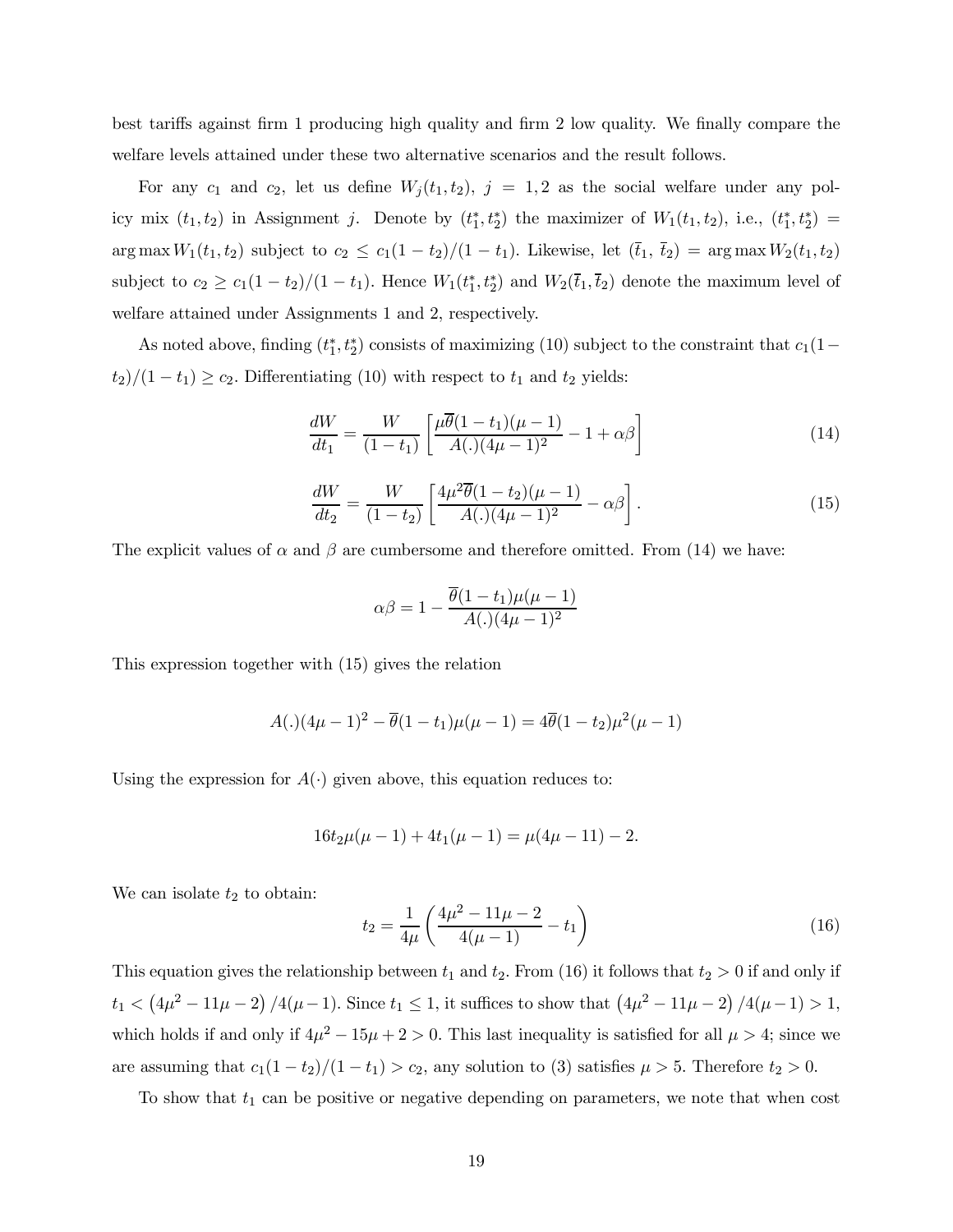asymmetries are very small, i.e.,  $c_1 \simeq c_2$ , then it is necessarily the case that  $t_1 \simeq t_2$  (otherwise the constraint  $c_1(1-t_2)/(1-t_1) > c_2$  would be violated). The numerical analysis we have conducted reveals that when cost asymmetries are very large, this constraint is not binding and then it is the case that firm 1 is subsidized.

Assume now the contrary, i.e., that the government tariff policy is some  $(t_1, t_2)$  satisfying  $c_1(1-t_2)/(1-t_1) < c_2$ . Then, as noted in Lemma 2, the unique equilibrium of the continuation game is such that high quality is produced in country 1 and low quality in country 2. In such a case, the equilibrium product differentiation is given by  $\tilde{\mu}$  solution to (18) and the qualities produced by firm 1 and 2 are given in (19) and (20), respectively. Welfare is given by

$$
W_2(t_1, t_2) = \frac{\overline{\theta}}{(4\widetilde{\mu} - 1)^2} \left[ \frac{\widetilde{\mu}^2(4\widetilde{\mu} + 5)}{2} + t_2 \widetilde{\mu}(\widetilde{\mu} - 1) + 4t_1 \widetilde{\mu}^2(\widetilde{\mu} - 1) \right] \widetilde{q}_l.
$$

As defined above,  $(\bar{t}_1, \bar{t}_2) = \arg \max W_2(t_1, t_2)$ . Unfortunately,  $W_1(t_1^*, t_2^*)$  cannot be explicitly compared with  $W_2(\bar{t}_1,\bar{t}_2)$ . Thus, we have chosen to numerically solve the model for different cost parameters. In Figure 3 we have represented  $W_1(t_1^*, t_2^*)$  and  $W_2(\bar{t}_1, \bar{t}_2)$ .



Figure 3

It is clear that the government has no interest in choosing a tariff policy so that firm 1 produces high quality and firm 2 low quality. We conclude that  $c_1(1-t_2)/(1-t_1) > c_2$  holds.

## References

[1] Anderton, B. (1999), 'Innovation, Product Quality, Variety and Trade Performance: An Empirical Analysis of Germany and the UK,' Oxford Economic Papers 51, 152-167.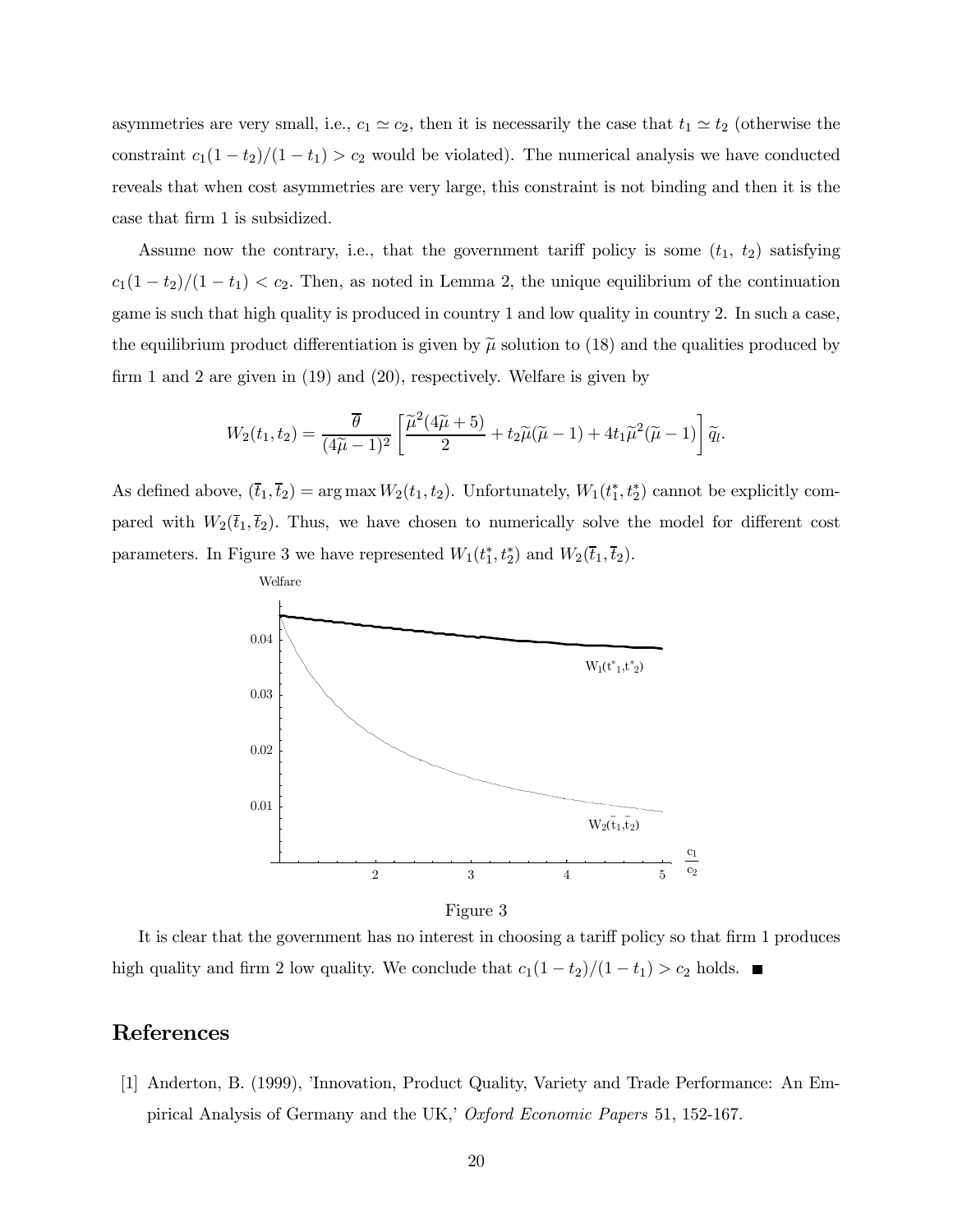- [2] Bagwell, K. and R. W. Staiger (1999), "An Economic Theory of GATT," American Economic Review 89(1), 215-248.
- [3] Boskin, M.F., E. R. Dulberger, R.J. Gordon, Z. Griliches and D.W. Jorgenson (1996), Toward a More Accurate Measure of the Cost of Living, Final Report to the Senate Finance Committee from the Advisory Commission (Washington DC: U.S. Government Printing Office).
- [4] Brander, J. A. (1995) 'Strategic Trade Policy', in G. Grossman and K. Rogoff (Eds.), *Handbook* of International Economics, (Amsterdam: North-Holland) vol. 3, 1395-1455.
- [5] Brander J. A. and B. J. Spencer (1981), 'Tariffs and the Extraction of Monopoly Rents', Canadian Journal of Economics 14-3, 371-389.
- [6] Collie, D. (1991), 'Export Subsidies and Countervailing Tariffs', Journal of International Economics, 31, 309-324.
- [7] Crampes, C. and A. Hollander (1995), 'Duopoly and Quality Standards', European Economic Review, 39, 71-82.
- [8] Cremer, H. and J.-F. Thisse (1994), 'Commodity Taxation in a Differentiated Oligopoly', International Economic Review 35, 613-633.
- [9] Crozet, M. and H. Erkel-Rousse (2000), 'Trade Performances and the Estimation of Price Elasticities: Quality Matters', Cahiers MSE 2000.61, Paris.
- [10] Das, S. P. and S. Donnenfeld (1987), 'Trade Policy and its Impact on Quality of Imports', Journal of International Economics, 23, 77-95.
- [11] Das, S. P. and S. Donnenfeld (1989), 'Oligopolistic Competition and International Trade: Quantity and Quality Restrictions', Journal of International Economics, 27, 299-318.
- [12] Ethier, W. J. (1988), 'Regionalism in a Multilateral World', Journal of Political Economy 106 (6), 1214-1245.
- [13] Feenstra, R.C. (1988), 'Quality Change under Trade Restraints in Japanese Autos', Quarterly Journal of Economics, 52, 131-146.
- [14] Fershtman, C., N. Gandal and S. Markovich (1999), 'Estimating the Effect of Tax Reform in Differentiated Product Oligopolistic Markets', Journal of Public Economics 74, 151-170.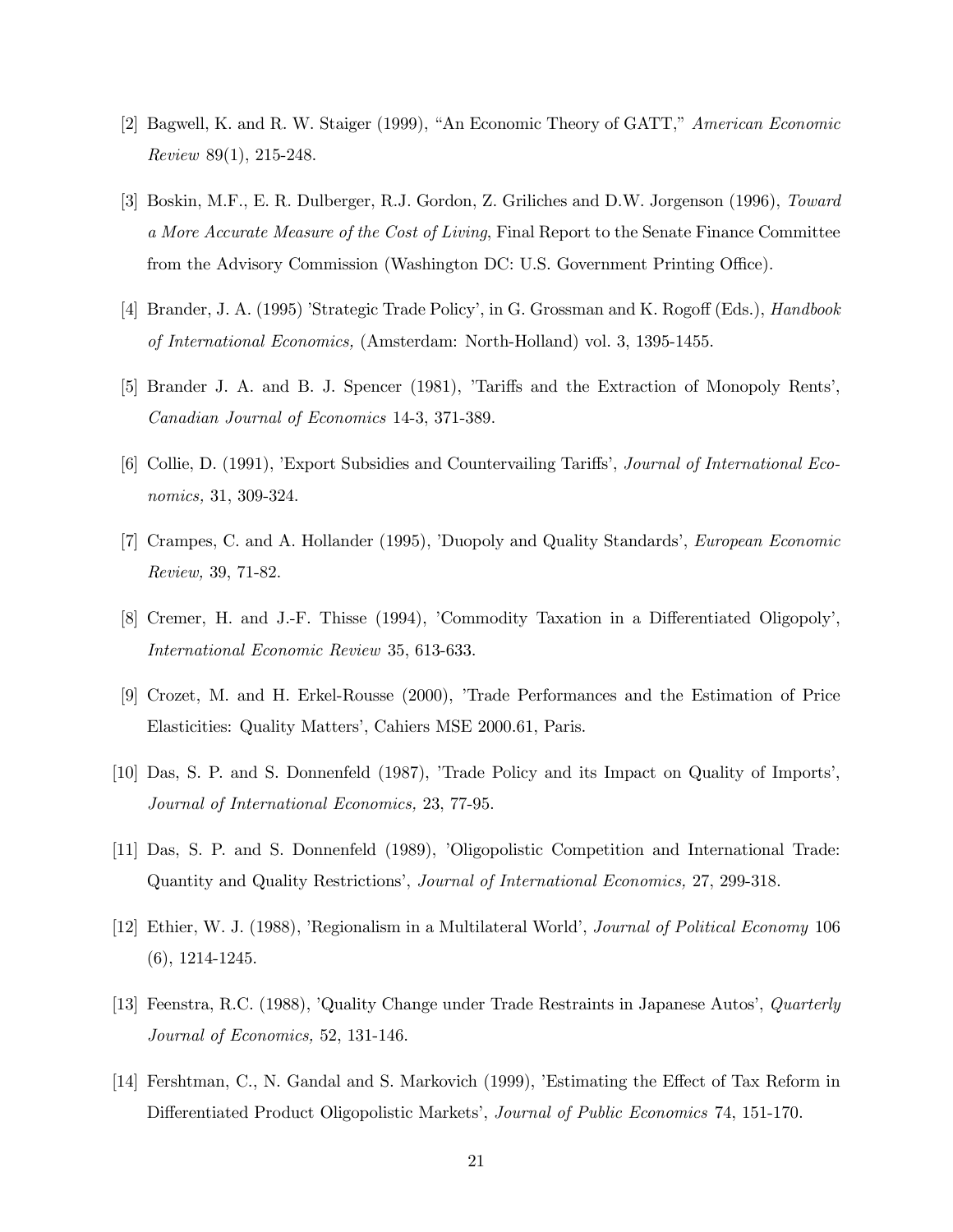- [15] Gabszewicz, J. and J.-F. Thisse (1979), 'Price Competition, Quality and Income Disparities', Journal of Economic Theory 20, 340-359.
- [16] Goldberg, P. K. (1995), 'Strategic Export Promotion in the Absence of Government Precommitment', International Economic Review, 36(2), 407-426.
- [17] Greenaway, D., R.C. Hine and C. Milner (1995), 'Vertical and Horizontal Intra-industry Trade: A Cross Industry Analysis for the United Kingdom', Economic Journal, 105, 1505-1518.
- [18] Harsanyi, J.C. and R. Selten (1988), A General Theory of Equilibrium in Games, (Cambridge, MA: MIT Press).
- [19] Helpman, E. and P. R. Krugman (1989): Trade Policy and Market Structure (Cambridge MA: MIT Press).
- [20] Herguera, I., P. Kujal and E. Petrakis (2000), 'Quantity Restrictions and Endogenous Quality Choice', International Journal of Industrial Organization 18, 1259-1277.
- [21] Herguera, I., P. Kujal and E. Petrakis (2002), 'Trade Policies, Time Consistency, Quality Reversals and Exit in Vertically Differentiated Industries', Journal of International Economics 58, 467-492.
- [22] Hertel, T.W. (1994), 'The Procompetitive Effects of Trade Policy Reform in a Small, Open Economy', Journal of International Economics, 36, 391-411.
- [23] Krishna, K. (1987), 'Tariffs versus Quotas with Endogenous Quality', Journal of International Economics, 23, 97-122.
- [24] Krishna, K. (1990), 'Protection and the Product Line: Monopoly and Product Quality', International Economic Review, 31(1), 87-102.
- [25] Leahy, D. and J. P. Neary (1999), 'Learning by Doing, Precommitment and Infant-Industry Protection', Review of Economic Studies, 66(2), 447-474.
- [26] Lehmann-Grube, U. (1997), 'Strategic Choice of Quality When Quality is Costly: The Persistence of the High-Quality Advantage', Rand Journal of Economics, 22, 372-384.
- [27] Moraga-González, J.L. and J.-M. Viaene (2003), 'Trade Policy and Quality Leadership in Transition Economies', European Economic Review, forthcoming.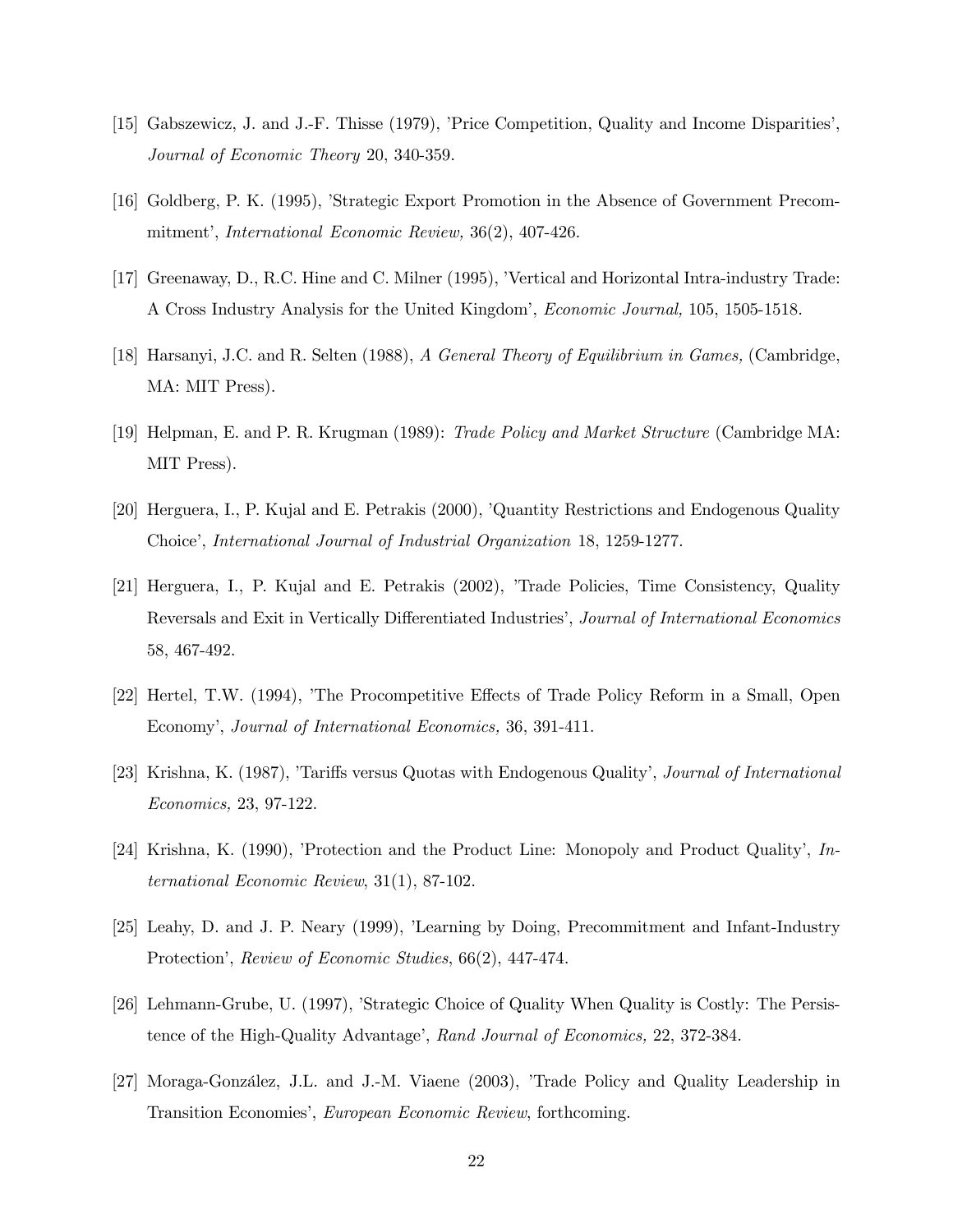- [28] Motta, M., (1993), Endogenous Quality Choice: Price and Quantity Competition. Journal of Industrial Economics 41, 113-131.
- [29] Motta, M., J.-F. Thisse and A. Cabrales (1997), 'On the Persistence of Leadership or Leapfrogging in International Trade', International Economic Review, 38(4), 809-824.
- [30] Mussa, M. and S. Rosen (1978), 'Monopoly and Product Quality', Journal of Economic Theory, 18, 301-317.
- [31] Porter, M. E. (1990), The Competitive Advantage of Nations (London: Macmillan).
- [32] Raboy, D.G. and T. Simpson (1992), 'A Methodology for Tariffication of Commodity Trade in the Presence of Quality Differences: the Case of Peanuts', The World Economy, 15(2), 271-281.
- [33] Ries, J. C. (1993), 'Voluntary Export Restraints, Profits, and Quality Adjustment', Canadian Journal of Economics, 3, 688-706.
- [34] Ronnen, U., (1991), Minimum Quality Standards, Fixed Costs and Competition. RAND Journal of Economics 22, 491-504.
- [35] Shaked, A. and J. Sutton (1982), 'Relaxing Price Competition through Product Differentiation', Review of Economic Studies 49, 3-13.
- [36] Shaked, A. and J. Sutton (1983), "Natural Oligopolies," Econometrica 51-5, 1469-1483.
- [37] Vousden, N. (1990), The Economics of Trade Protection (Cambridge: Cambridge University Press).
- [38] Zhou, D., B.J. Spencer and I. Vertinsky (2002), 'Strategic Trade Policy with Endogenous Choice of Quality and Asymmetric Costs,' Journal of International Economics 56, 205-232.
- [39] World Bank (2000), *Trade Blocs*, (Oxford: Oxford University Press).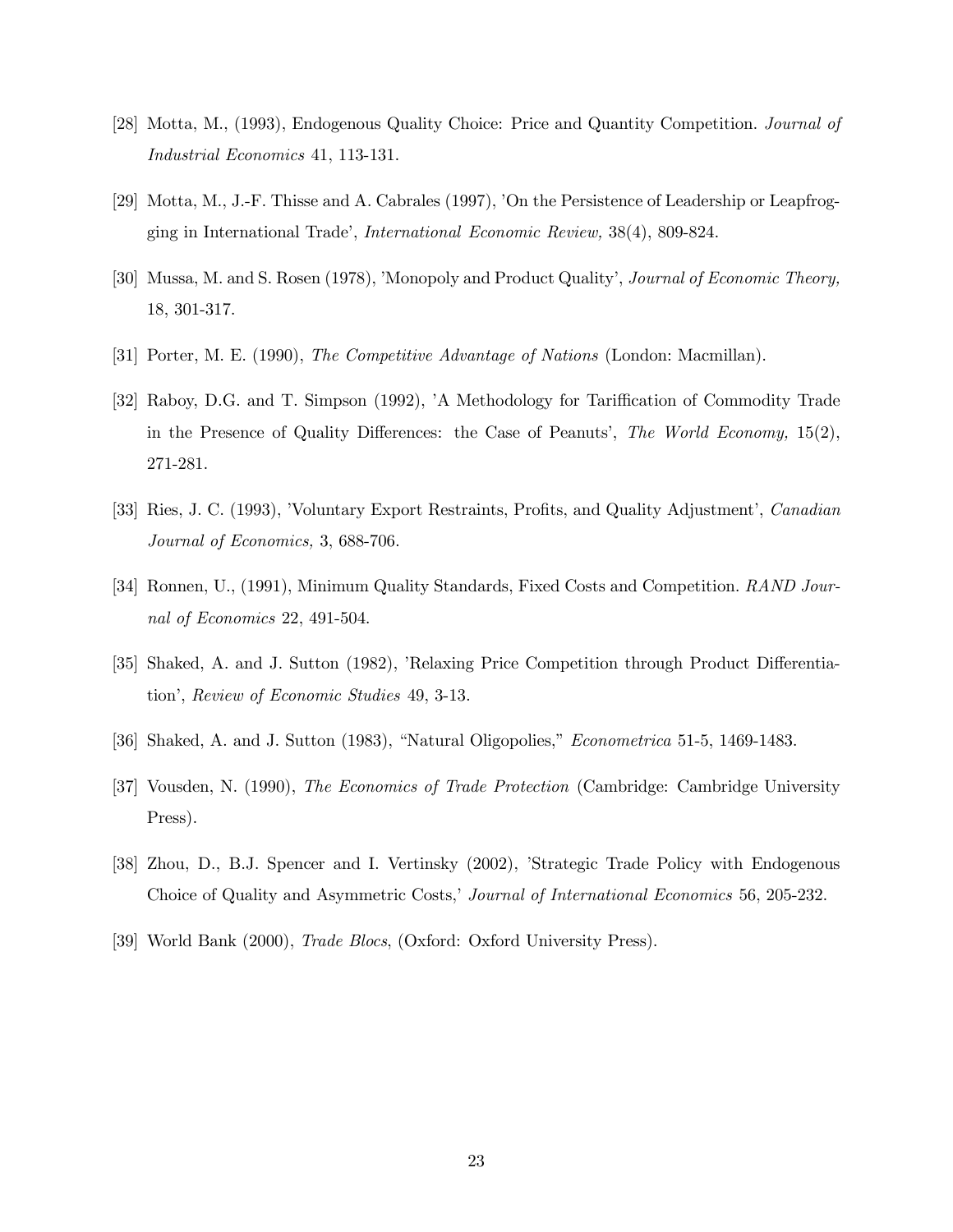# Supplementary Appendix (not for publication)

#### to Procompetitive Trade Policies

by José Luis Moraga-González and Jean-Marie Viaene

**Proof of Lemma 2:** For any given pair of tariffs  $(t_1, t_2)$ , there may potentially be two equilibrium quality configurations in our continuation game. In the first equilibrium candidate, low quality is produced by firm 1, while in the second low quality is produced by firm 2. We shall refer to the first quality configuration as Assignment 1, and to the second as Assignment 2.

In the first case,  $\mu$  is the solution to the equation  $\mu^2(4\mu - 7)/4(4\mu^2 - 3\mu + 2) = k_1$ , where  $k_1 = c_1(1-t_2)/c_2(1-t_1) > 0$ . Denote this solution as  $\mu_1$ . In the second case,  $\mu$  is the solution to  $\mu^2(4\mu - 7)/4(4\mu^2 - 3\mu + 2) = k_2$ , with  $k_2 = c_2(1 - t_1)/c_1(1 - t_2)$ . Denote this solution as  $\mu_2$ . In addition, we define

$$
f(x) = \frac{4x^2 - 3x + 2}{(4x - 1)^3}
$$
 and  $g(x) = \frac{x^3(4x - 7)}{4(4x - 1)^3}$ ,

with  $f'(x) < 0$ ,  $f''(x) > 0$ ,  $g'(x) > 0$ , and  $g''(x) < 0$  for all  $x \ge 7/4$ .

We first we study the conditions under which Assignment 1 is an equilibrium. To do so, we prove that both firms' profits at the proposed equilibrium are non-negative and that no firm has an incentive leapfrog its rival's choice. Equilibrium profits under Assignment 1 can be written as:

$$
\pi_{1,l} = \frac{\overline{\theta}^2 (1 - t_1)^2 \mu_1^3 (4\mu_1 - 7)(4\mu_1^2 - 3\mu_1 + 2)}{2c_1 (4\mu_1 - 1)^6} \text{ and } \pi_{2,h} = \frac{16c_1 (1 - t_2)^2}{c_2 (1 - t_1)^2} \pi_{1,l}.
$$
 (17)

It is easy to check that  $\mu'_1(k_1) > 0$ ; then, in equilibrium, for any parametrical constellation, it must be the case that  $\mu_1 \geq 7/4 = 1.75$ . This actually implies that  $q_l$  and  $q_h$  are positive and that firms' benefits are non-negative.

We now check the conditions under which no firm has an incentive to deviate by leapfrogging the rival's choice. The case of "downward" leapfrogging only makes sense if selling a low-quality good generates higher profits than a high-quality good, which is not the case here. There is, however, potential for "upward" leapfrogging. Suppose firm 1 deviates by leapfrogging its rival. In such a case, firm 1 would select  $q \ge q_h$  to maximize deviating profits:

$$
\widetilde{\pi}_{1,h} = (1 - t_1) \frac{4\overline{\theta}q^2(q - q_h)}{(4q - q_h)^2} - \frac{c_1q^2}{2}
$$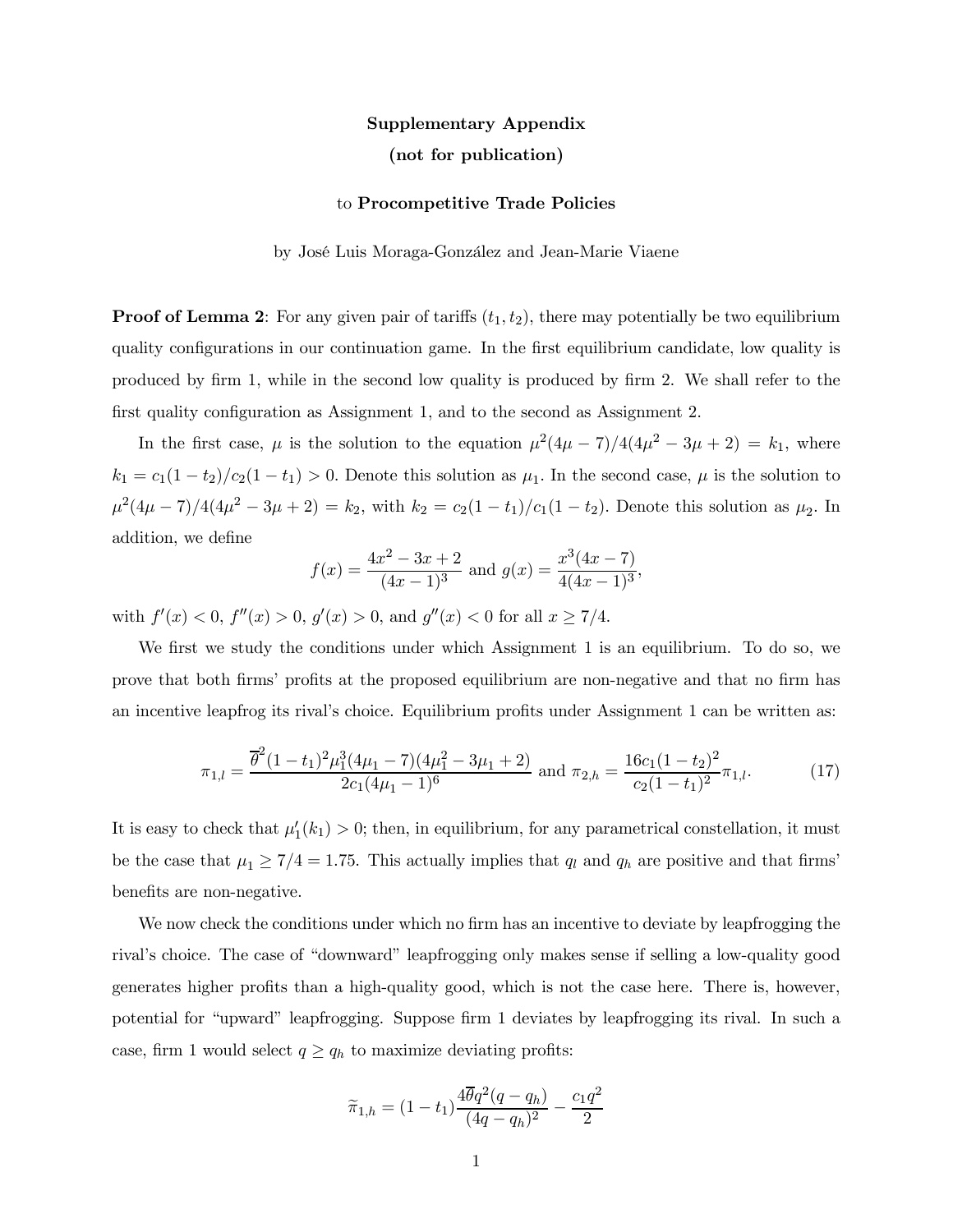The first order condition is:

$$
(1 - t_1) \frac{4\overline{\theta}q(4q^2 - 3qq_h + 2q_h^2)}{(4q - q_h)^3} - c_1q = 0
$$

Define  $\lambda \ge 1$  such that  $q = \lambda q_h = \lambda \mu_1 q_l$ . Then, we can write:

$$
q = (1 - t_1) \frac{4\overline{\theta}\lambda(4\lambda^2 - 3\lambda + 2)}{c_1(4\lambda - 1)^3} = \lambda q_h = \lambda (1 - t_1) \frac{4\overline{\theta}\mu_1(4\mu_1^2 - 3\mu_1 + 2)}{c_2(4\mu_1 - 1)^3}
$$

From this equality, we obtain that  $\lambda$  must satisfy:

$$
\frac{(4\lambda^2 - 3\lambda + 2)}{(4\lambda - 1)^3} = \frac{(4\mu_1^2 - 3\mu_1 + 2)}{(4\mu_1 - 1)^3} \frac{\mu_1 c_1}{c_2},
$$

i.e.,  $f(\lambda) = f(\mu_1)\mu_1c_1/c_2$ . Denote the solution to this equation as  $\lambda_1$ . Since  $\mu_1c_1/c_2 > 1$  and  $f'(\cdot) < 0$ , it follows  $\lambda_1 < \mu_1$ . Moreover, the larger  $c_1/c_2$ , the greater is  $\mu_1 c_1/c_2$  and the larger the difference between  $\lambda_1$  and  $\mu_1$ .

We can now compare deviating profits  $\tilde{\pi}_{1,h}$  with those at the proposed equilibrium  $\pi_{1,l}$ . Deviating profits can be written as:

$$
\widetilde{\pi}_{1,h} = (1 - t_1)^2 \frac{8\overline{\theta}^2 h(\lambda_1)}{c_1}
$$

with  $h(x) = (x^3(4x - 7)(4x^2 - 3x + 2))/(4x - 1)^6$ , and  $h'(x) > 0$ . Equilibrium profits are:

$$
\pi_{1,h} = (1-t_1)^2 \frac{\overline{\theta}^2 h(\mu_1)}{2c_1}
$$

Dividing these two expressions we get:

$$
\frac{\widetilde{\pi}_{1,h}}{\pi_{1,l}} = \frac{16h(\lambda_1)}{h(\mu_1)}
$$

Firm 1 does not deviate whenever  $\tilde{\pi}_{1,h} \leq \pi_{1,l}$ , i.e., if and only if  $16h(\lambda_1) \leq h(\mu_1)$ . Since as  $c_1/c_2$ increases  $\mu_1$  increases while  $\lambda_1$  decreases, it is clear that there exists some critical level of  $c_1/c_2$  for which the inequality above holds and firm 1 has no interest in deviating. To complete the proof we need to show that the parametrical space for which the equations above have real well-defined solutions and the above inequality is fulfilled is not empty. We prove this by providing an example. First, note that equation (3) is cubic in  $\mu$  and that its RHS increases in  $\mu$ . Therefore, since any valid set of parameters  $(c_1, c_2, t_1, t_2)$  satisfies  $\frac{c_i(1-t_j)}{c_j(1-t_i)} > 0$ ,  $i, j = 1, 2, i \neq j$ , there is always a real solution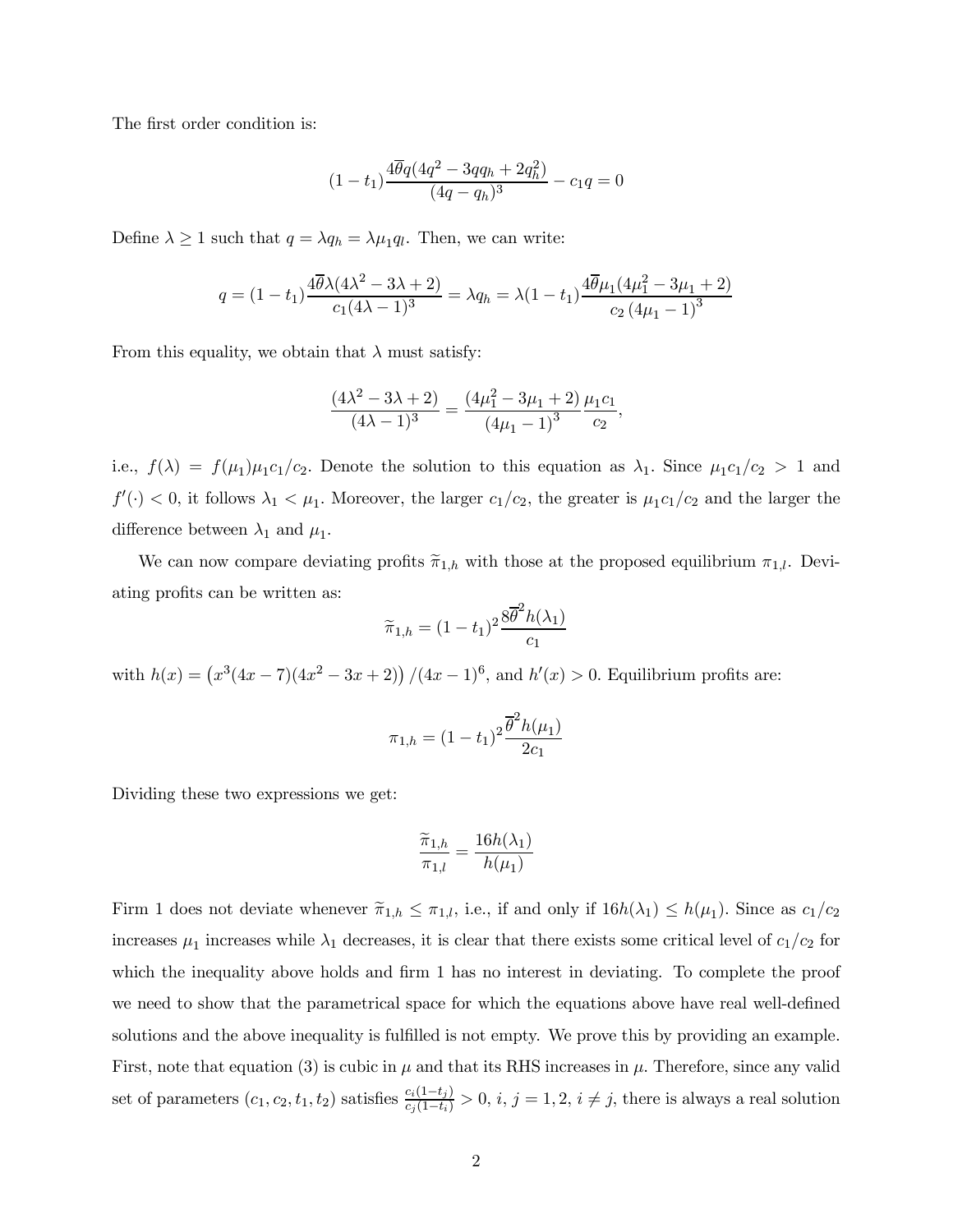to (3) satisfying  $\mu \ge 1.75$ . Notice now that there also exists a solution to equation  $f(\lambda) - kg(\mu) = 0$ , which is also cubic in  $\lambda$ , and can be written as  $(4\lambda^2 - 3\lambda + 2)/kg(\mu) = (4\lambda - 1)^3$ . Since the LHS is ever positive, the solution satisfies  $\lambda \geq 1$ , as required. It can be shown that primitive parameters exist for which Assignment 1 is an equilibrium of the continuation game. Suppose  $c_1 = 1.1$  and  $c_2 = 1$  and a MFN clause tariff policy  $(t_1 = t_2)$ . Then,  $\mu_1 = 5.6335$ ,  $\lambda_1 = 1.2578$  and therefore  $16h(\lambda_1)(1 - t_h)^2 = -4.1582 \times 10^{-3} < 0 < h(\mu_1)(1 - t_l)^2 = 3.1208 \times 10^{-3}$ . This proves that for sufficiently large cost differences Assignment 1 is an equilibrium. Similarly, it is easy to prove that when the cost asymmetry between the firms is large, Assignment 2 is not an equilibrium. We omit this proof to economize on space.

In the second part of the proof we apply the risk-dominance criterion of Harsany and Selten (1988) to show that Assignment 1 is the unique refined equilibrium if and only if  $c_1/(1-t_1)$  $c_2/(1-t_2)$ . Again, consider first Assignment 1. This is the case fully developed in the main body of the paper. In this candidate equilibrium, product differentiation is given by the solution to (3) and demands, qualities and prices obtain from  $(4)-(7)$ . Consider now Assignment 2. In this case a new candidate equilibrium can be derived following exactly the same steps outlined in Section 3. In this case, the equilibrium product differentiation is given by the solution to:

$$
\frac{c_2(1-t_1)}{c_1(1-t_2)} = \frac{\mu^2(4\mu - 7)}{4(4\mu^2 - 3\mu + 2)}.\tag{18}
$$

We note that equations (3) and (18) are equal except for the LHS; therefore, they yield different solutions. Let  $\tilde{\mu}$  denote the solution to (18). Under Assignment 2, firm 1 (the most inefficient) produces high quality given by

$$
\widetilde{q}_h = (1 - t_1) \frac{4\widetilde{\theta}\widetilde{\mu}(4\widetilde{\mu}^2 - 3\widetilde{\mu} + 2)}{c_1 (4\widetilde{\mu} - 1)^3}
$$
\n(19)

while firm 1 produces low quality given by

$$
\widetilde{q}_l = (1 - t_2) \frac{\overline{\theta} \widetilde{\mu}^2 (4\widetilde{\mu} - 7)}{c_2 (4\widetilde{\mu} - 1)^3}.
$$
\n(20)

Given any pair of tariffs  $(t_1, t_2)$ , firms must choose between Assignment 1 and 2. This choice is represented in the following matrix: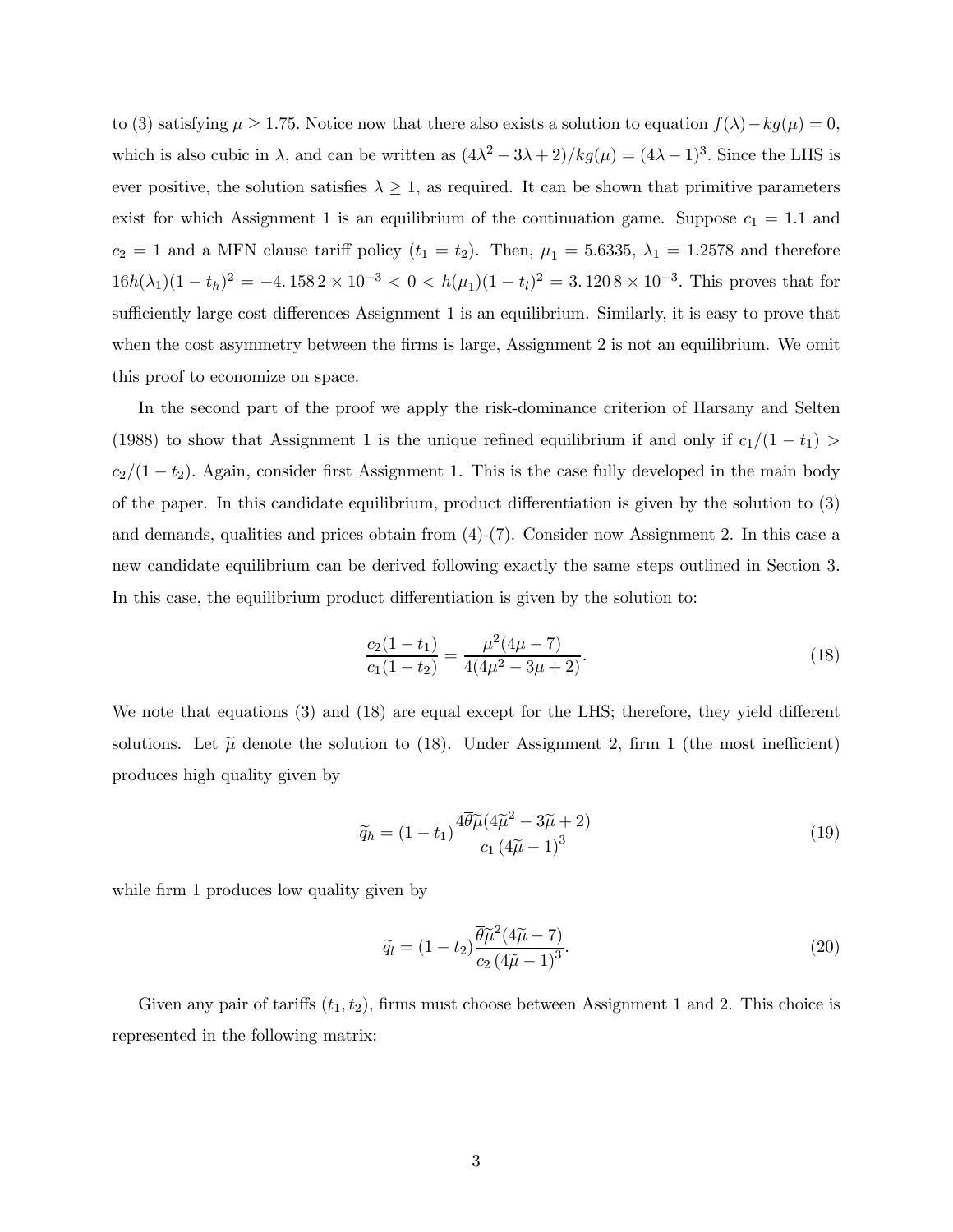|               | $q_h$                                                                                                                                                                      |                                                         |
|---------------|----------------------------------------------------------------------------------------------------------------------------------------------------------------------------|---------------------------------------------------------|
| Firm $1 \mid$ | $q_l$   $\pi_l(q_h, q_l), \pi_h(q_h, q_l)$                                                                                                                                 | $\pi_l(\widetilde{q}_l,q_l),\pi_h(\widetilde{q}_l,q_l)$ |
|               | $\widetilde{q}_h \mid \pi_l(q_h, \widetilde{q}_h), \pi_h(q_h, \widetilde{q}_h) \mid \pi_h(\widetilde{q}_h, \widetilde{q}_l), \pi_l(\widetilde{q}_h, \widetilde{q}_l) \mid$ |                                                         |

where  $\pi_l(\tilde{q}_l, q_l)$  and  $\pi_h(\tilde{q}_l, q_l)$  denote the payoffs to firm 1 and firm 2, respectively, when the former chooses to produce the low-quality given by Assignment 1 and the latter chooses to produce the low-quality given by Assignment 2. Payoffs  $\pi_l(q_h, \tilde{q}_h)$  and  $\pi_h(q_h, \tilde{q}_h)$  are similarly interpreted.

Let  $G_{11} = \pi_l(q_h, q_l) - \pi_l(q_h, \tilde{q}_h)$  be the gains firm 1 obtains by predicting correctly that firm 2 will choose Assignment 1. Likewise,  $G_{12} = \pi_h(\tilde{q}_h, \tilde{q}_l) - \pi_l(\tilde{q}_l, q_l)$  denotes the gains firm 1 derives by forecasting correctly that firm 2 will select Assignment 2. Similarly, for firm 2 we have  $G_{21}$  =  $\pi_h(q_h, q_l) - \pi_h(\tilde{q}_l, q_l)$  and  $G_{22} = \pi_l(\tilde{q}_h, \tilde{q}_l) - \pi_h(q_h, \tilde{q}_h)$ . It is said that Assignment 1 risk-dominates Assignment 2 whenever  $G_{11}G_{21} > G_{12}G_{22}$ .

Unfortunately, the theoretical application of this criterion to our game is difficult because the solution to equations (3) and (18) –and by implication the maximizers of  $\pi_l(q_h, q_l)$ ,  $\pi_h(q_h, q_l)$ ,  $\pi_l(\tilde{q}_l, q_l)$ ,  $\pi_h(\tilde{q}_l, q_l)$   $\pi_l(q_h, \tilde{q}_h)$ ,  $\pi_h(q_h, \tilde{q}_h)$   $\pi_h(\tilde{q}_h, \tilde{q}_l)$  and  $\pi_l(\tilde{q}_h, \tilde{q}_l)$  cannot be obtained explicitly. Thus, we have chosen to solve our model numerically for several values of the ratio  $c_1(1-t_2)/c_2(1-t_1)$  $t_1$ ). Figure 5 depicts the gains  $G_{11}$ ,  $G_{21}$ ,  $G_{12}$  and  $G_{22}$  as a function of this ratio.





Inequality  $G_{11}G_{21} > G_{12}G_{22}$  can be evaluated by observing Figure 6. This graph shows  $G_{11}G_{21}$ and  $G_{12}G_{22}$  as a function of relative costs. It can be seen that  $G_{11}G_{21} > G_{12}G_{22}$  if and only if